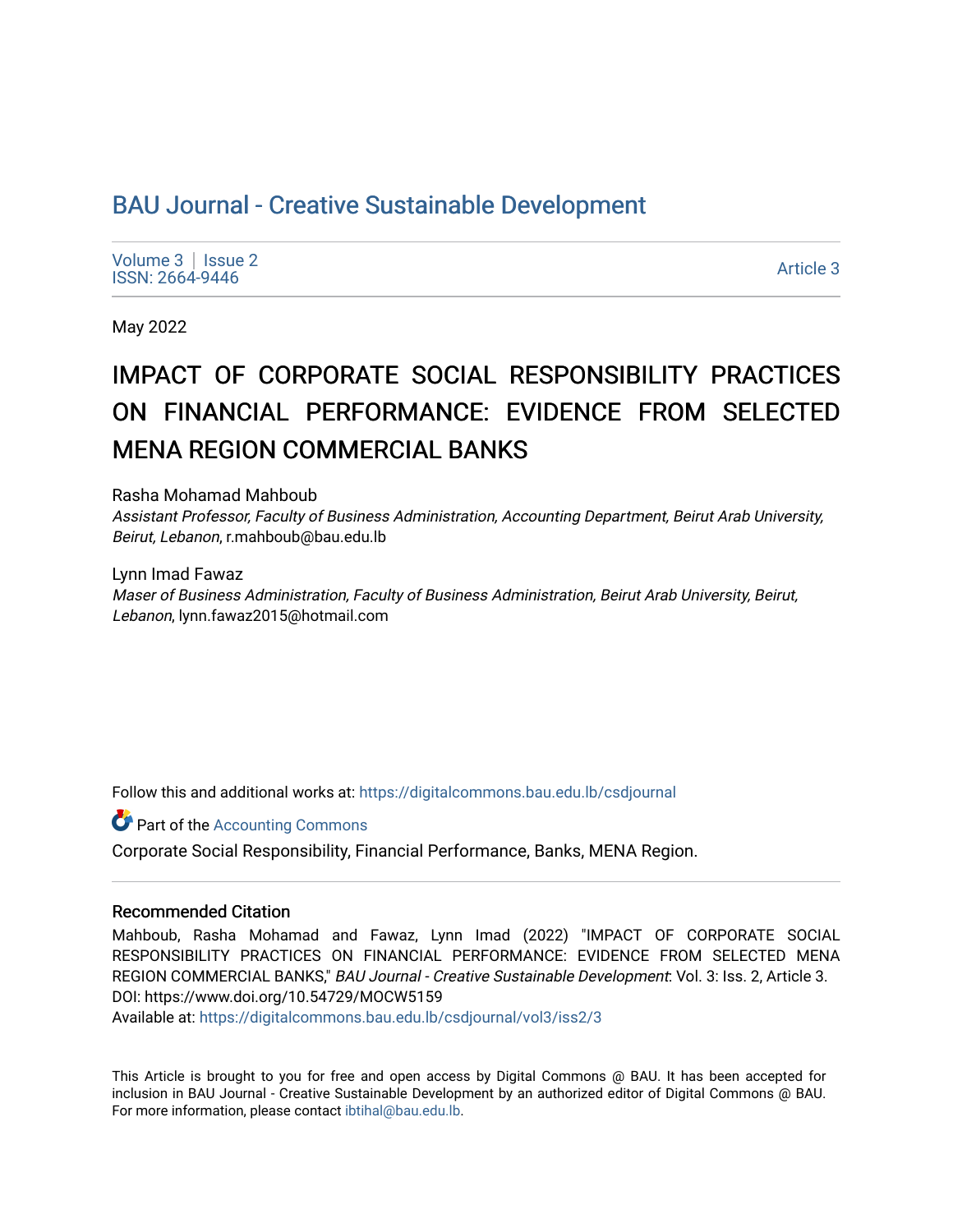# IMPACT OF CORPORATE SOCIAL RESPONSIBILITY PRACTICES ON FINANCIAL PERFORMANCE: EVIDENCE FROM SELECTED MENA REGION COMMERCIAL BANKS

# **Abstract**

Nowadays, corporations are being held accountable for their actions that affect their surroundings. Thus, corporate social responsibility (CSR) has been integrated in their business models, which can impact their financial performances (FP). Previous researches regarding the relationship between CSR and FP have yielded mixed results. Thus, this research aims at identifying the impact of CSR practices in the environment (ENV), human resources (HR), products and consumers (PC) and community involvement (CI) on FP of 81 commercial banks operating in selected MENA countries for the year 2018. Data were gathered from CSR report and annual report for each bank. The multiple regression analysis reveals that there is a positive significant relationship between CSR practices in HR and PC and FP of MENA banks. However, there is a non-significant relationship between CSR practices in the ENV and CI and FP of these banks. Thus, MENA banks are encouraged to engage in CSR practices revolving around HR and PC in order to enhance their FP.

# Keywords

Corporate Social Responsibility, Financial Performance, Banks, MENA Region.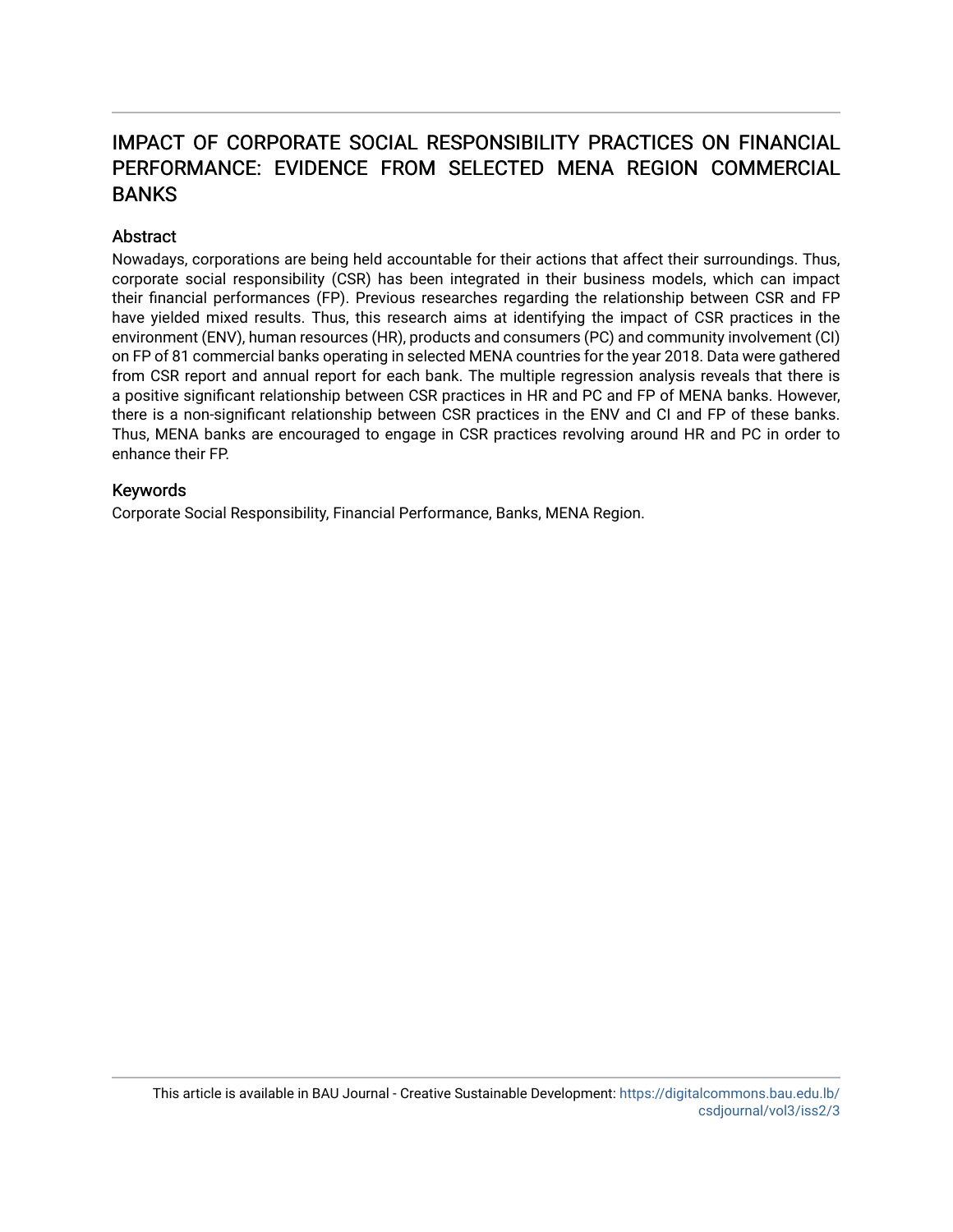# **1. INTRODUCTION**

According to Cuesta-González et al. (2006), Lauesen (2013), Bagmet (2015) and Carè (2018), the banking sector's importance and influence over their surrounding communities have been increasing over the years. After the occurrence of several financial crises in the banking sector world-wide (i.e. the economic and financial crisis in 2008), new policies, rules and regulations were introduced and implemented in companies' corporate models (Hurley et al., 2014; Esteban-Sanchez et al., 2017). After uncovering various corporate frauds (i.e. WorldCom and Enron), and several scandals in banks (i.e. Citigroup and Lehman Brothers), the interest around CSR has increased and became vital for banks (Grove and Bailico, 2011; Li et al., 2019; Bian et al., 2021). Therefore, the public has demanded banks for more transparency regarding their business processes by disclosing and publishing every single activity they engage in. MENA banks are no exception in this case.

The concept and definition behind CSR are still not agreed upon (Matuszaka and Różańska, 2017). The European Commission (2001) describes CSR as the notion to incorporate social and ecological concerns into the core corporate activities of firms, as well as their relationship between these organizations and their stakeholders on the discretionary premise. Carroll (1983) defines CSR as the business behavior that is economically beneficial, lawful, moral, and socially understanding. Brown and Dacin (1997) define CSR as the firm's actions obliged by laws and regulations that assist the society and those that surpass the self-interest profit goal of a firm.

Research results show that CSR is able to increase productivity of workers, conscription and retention (Greening and Turban, 2000), strengthens individual's readiness to own shares in a company (Sen et al., 2006), builds a positive company image (Brammer and Pavelin, 2006), and enhances the branding and positioning of the company (Lindgreen and Swaen, 2010). Previous research identified four pillars involving CSR: the economic, legal, ethical and philanthropic ones.

Banks engaging in socially non-responsible activities suffer the loss of trust between them and their customers, as these actions can be deemed as harmful for their employees and consumer's perceptions of the bank alike (Hurley et al., 2014). Nonetheless, banks were theinitial organizations to adopt and incorporate CSR activities to its core practices, albeit to save their reputations and images (Soana, 2011), or/and to accommodate to their stakeholder's demands and expectations while simultaneously valuing the economic, legal, moral and altruistic areas of the business (Caruana and Chatzidakis, 2014).

Thus, Sweeney (2009) depicts that CSR has become an essential concept for investigation among scholars, as world-wide attention about the detrimental social and environmental effects of organizations has increased (Fontaine, 2013). Thus, CSR is a hot topic these days to businesses and accounting. Furthermore, CSR and its impact on FP of corporations have been examined in various industries, including-but not limited to- tourism related industries (Inoue and Lee, 2011; Theodoulidis et al., 2017; Moneva et al, 2020), hospitality industry (Rhou et al., 2016; Uyar et al., 2020), retail industry (Lee et al., 2018; Nyame-Asiamah and Ghulam, 2019), healthcare industry (Allard, 2018; Hwang and Chung, 2018; Sinthupundaja et al., 2020), manufacturing industry (Torugsa et al., 2012; Cho et al, 2019; Wu et al., 2020) and the technology sector (Okafor, 2021).

Wu and Shen (2013) and Kiliç et al. (2015) mention that examinations done on the relationship between CSR and FP in banks are scarce, although it was one of the earliest sectors to integrate CSR into their business models (Scholtens, 2009; Soana, 2011). Furthermore, AlShehhi et al (2018) claim that studies regarding the relationship between CSR and FP in developing countries are still limited. Similarly, Tawfik et al. (2021) assert that the studies examining the relationship between CSR and FP of banks in Arab countries is scarce. Thus, this research aims to fill this gap in the existing literature. Therefore, the objective of this research is to investigate the effect of CSR practices on the FP of banks operating in the MENA region. This research contributes by investigating the CSR-FP relationship in the MENA region banking sector, and it dives deep into the different aspects of CSR by dividing it into four different sections instead of studying it as a whole (the environmental, human resources, community engagement and products and consumers aspects). The MENA region banking sector is an interesting one because it is the most dominant in the MENA region financial system, and it is considered to be essential for their economic growths (Azmeh, 2018).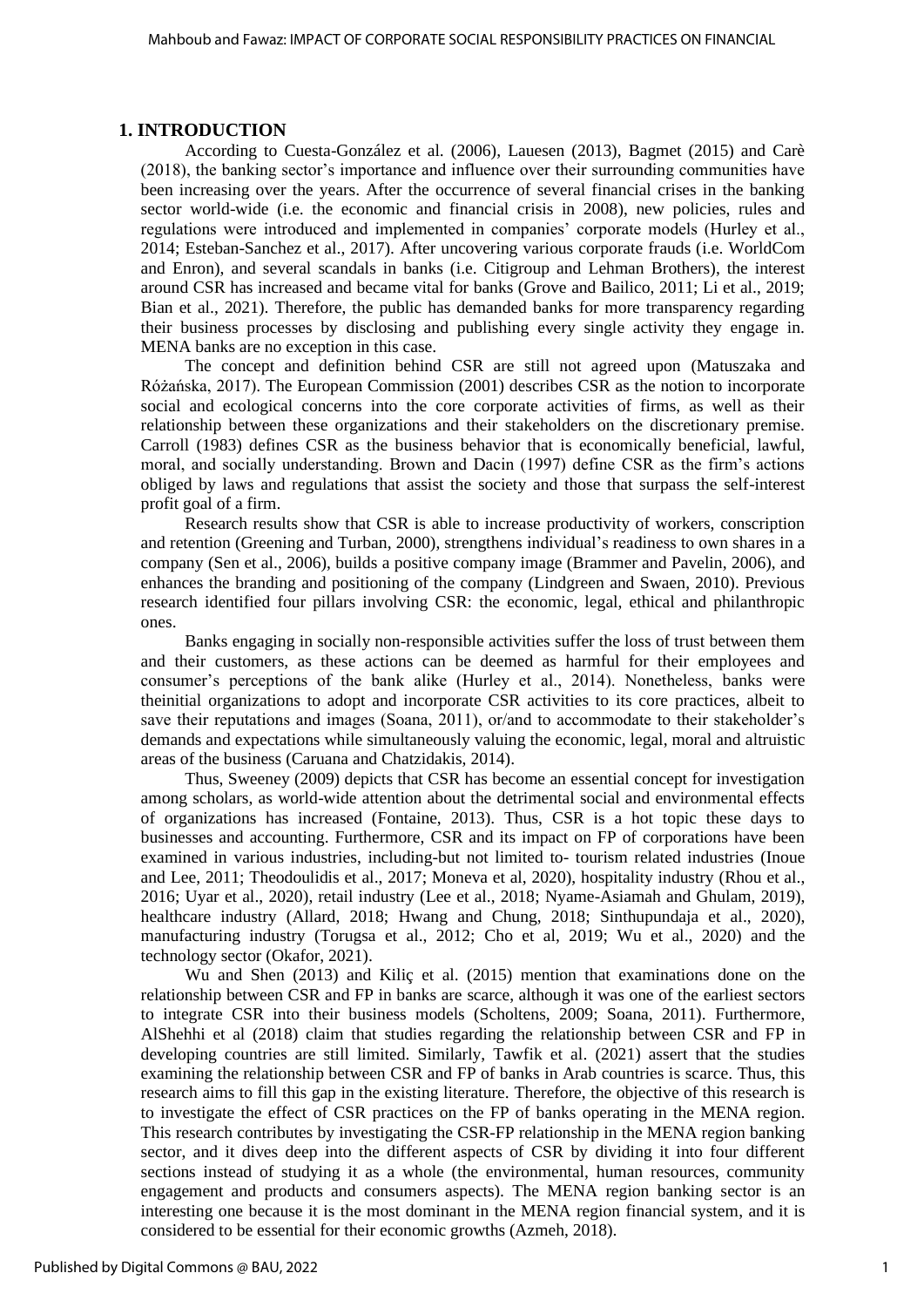The rest of this research is arranged as follows: the second section presents a theoretical framework for CSR. The third section offers a brief review of the existing literature and hypotheses development. The fourth section presents the research methodology. The fifth section presents the interpretation and analysis of the findings. The sixth section summarizes conclusions, limitations and suggestions for future research. The last two sections represent the theoretical and practical implications, respectively.

# **2. THEORETICAL FRAMEWORK**

Corporate social performance (CSP), stakeholder and agency theory recognize the positive impact that the CSR has over the organizational FP (Aupperle et al., 1985; Sarwar et al., 2012; Servaes and Tamayo, 2013; Moura-Leite et al., 2014; Saeidi, et al., 2015; Flammer, 2015; Nollet et al., 2016).

CSP is characterized as the arrangement of social responsibility in organizations, along with the rules, programs and results that display the organization's relationship with its community (Wood, 1991). This theory states that corporations hold responsibility towards the social issues, especially those that emerged from businesses themselves. Thus, it depicts that corporations have a greater responsibility than that of wealth creation and profit maximization.

Moreover, the term 'corporate citizenship' emerged in the 1980's by practitioners Altman and Vidaver-Cohen (2000) and Windsor (2001). Carroll (1991) stated that for corporates to be considered 'good corporate citizens' they would have to participate in actions that enhance human well-being, benevolence, and philanthropy. Thus, to be considered as good corporate citizens, corporations should take part in social deeds that the law does not mandate. Birch (2002) declared that CSR considers social responsibility as an external issue, while corporate citizenship considers corporation as part of the community itself.

The stakeholder's theory sees that corporations' purpose is to coordinate the interests of stakeholders (Evan and Freeman, 1988), because it considers that the organization's value and overall performance can be pinpointed by the actions taken by the firm regarding the expectations and interests of its stakeholders (Freeman, 1984). Freeman (1984) realizes a positive association between CSP and organizational FP when the organization's interests, goals and expectations are aligned with those of the stakeholders, thus reducing agency conflict. Improving the conditions surrounding the internal stakeholders of a firm can significantly impact their loyalty and productivity, thus leading to achieving better FP (Huselid, 1995; Frank and Obloj, 2014). As for the external stakeholders, this strategy would not directly affect the profitability of the company. However, it can positively impact the satisfaction of the customers and its overall image, which can lead to the improvement of the intangible stock market value and firm's future (Luo and Bhattacharya, 2006; Kang et al., 2010; Singal, 2014).

In contrast, Milton Friedman (1970) introduced the shareholder value theory, which recognizes a negative influence of CSR on FP. It argues that the primary goal of any organization should be profit maximization and growing shareholder and economic value. Friedman (1970) believes that CSR consumes and depletes the organization's scarce resources without giving considerable return to the organization. This viewpoint concludes that social activities come with a cost, and costs decrease profits. It elaborates that any social activities that a company should happen to engage in should either be commanded by law or if it maximizes shareholder value. Supporters of this theory defend it because they believe that it is efficient in generating wealth and achieving overall better economic performance of the company. However, according to Kotter and Heskett (1992), Kay (1993), and Hosmer (1995), maximizing shareholder value implies shortterm profits, rather than long-term profitability.

# **3. LITERATURE REVIEW AND HYPOTHESES DEVELOPMENT**

The need and demand for CSR increased after the financial crisis that hit in 2008, where calls for transparency, accountability and trust were raised (Chedrawi and Osta, 2017). However, most research about the connection between CSR practices and FP of firms was done in an international context while focusing on developed countries, such as the international banking sector context, US banks, Turkey, and Korea (Cho et al., 2019; Esteban-Sanchez et al., 2017; Gbadamosi, 2016; Taşkın, 2013). Moreover, these studies have resulted in mixed results about the type of association between CSR practices and FP (Friedman, 1970; Kraft and Hage, 1990).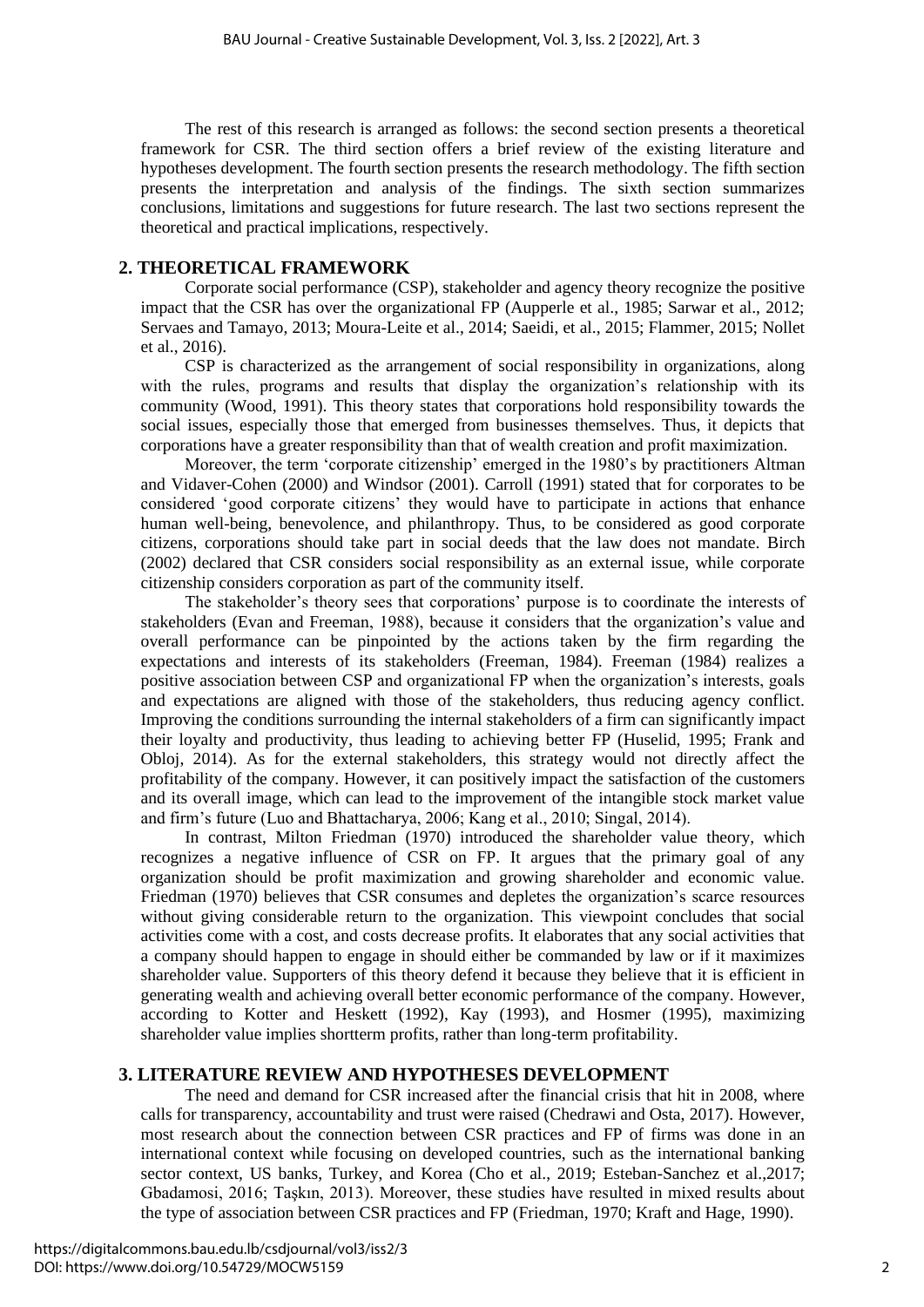Some scholars have determined a positive association between CSR and FP (Wu and Shen, 2013; Shen et al., 2016; Esteban-Sanchez et al., 2017), while other studies found a negative one (Scholtens and Dam, 2007; Chih et al., 2008; Fernández-Gago et al., 2016).

Aupperle et al. (1985) performed a study that hinted on the positive effect of CSR on profitability. Waddock and Graves (1997) studied 469 different firmsby employing KLD ratings to measure CSR. KLD measures stand for 'Kinder, Lydenberg, Domini Research and Analytics', and they offer a clear view of the past and possible future performance in environmental terms. The results found that CSR is positively linked to past and future FP. Waddock and Graves (1997) found that when an organization's stakeholders believe that the company has good CSP, its reputation, image and trust among the main stakeholders' enhances, thus achieve better corporate FP. Equally, Hammond and Slocum (1996) recognized that CSR is able to increase the reputation and standing of the organization and decrease financial risks, which would in turn lower the chances of going bankrupt against those who do not engage in CSR.

According to Preston and O'bannon (1997), CSR can help in decreasing organizational costs, create stakeholder value and build internal capabilities, as well as being the prime mover in the sector at hand, which gives the company a competitive advantage over others. This competitive advantage can enhance the FP of the enterprise (Margolis et al., 2007). Additionally, CSR is able to aid the company with building positive relationships with its consumers, employing motivated employees, decrease organizational risks and increase positive word-ofmouth (Bird et al., 2007).

McWilliams and Siegel (2000), Orlitzky et al (2003) and Tsoutsoura (2004) determined that there exist a positive association between CSR and FP of organizations. Similarly, Simpson and Kohers (2002) found a positive relationship between CSR and FP using several US commercial banks as a sample. Godfrey (2005) found that organizations that show interest in philanthropy have higher shareholder value and thus better FP. Moreover, Hong and Kacperczyk (2009) conclude that there is a positive influence of engaging in the community on market-based performance. Nelling and Webb (2009) stated that there is a relationship between CSR and an organization's FP. They mentioned that the nature of the relationship in some cases is not determined, while in other cases it is a positive one where their stock market performance and firm investments improve.

Azad et al. (2013) investigated the impact of CSR on performance in banks in Bangladesh and found that CSR has a positive influence on the market price of the share. Likewise, Alafi and Hasoneh (2012) found that the nature of relationship is a positive one. Similarly, Sarwar et al. (2012) concluded that banks in Bangladish who engaged in CSR practices had a larger ROA than those who did not. Bolanle et al., (2012) found that engaging in CSR would provide better return in the long run for the bank, as there is a positive association between CSR expenditure and profitability. Similarly, Deng et al. (2013) stated that CSR activities maximize stakeholder value of the company. Wu and Shen (2013) found that banks who heavily participate in CSR deeds have better corporate FP in the case of strategic CSR policies. Similarly, Flammer (2015) found that a company engaging in CSR helped increase both its market share and share prices, thus achieving better FP. Likewise, Nollet et al. (2016) performed a study and concluded that there is a significant association between CSR practices and FP. Maqbool and Zameer(2017) found a positive relationship between CSR and FP of Indian banks. Simionescu and Dumitrescu (2018) found a positive association between CSR practices and corporation's FP. Siueia et al (2019) found a positive relationship between CSR and FP of banks in the Sub-Saharan African region. Galdeano et al (2019) also found a positive relationship between CSR and FP of Bahraini commercial banks. Likewise, Cho et al. (2019) found a positive relationship between CSR practices and FP, where the rate of total assets of companies observed improvement. Moreover, Lin et al. (2019) found a positive association between CSR and corporation's FP, where CSR practices were able to create value for the organization. Similarly, Cherian et al. (2019) found that socially responsible companies performed better in emerging economies. Moreover, Szegedi et al. (2020) found a positive relationship between CSR and accounting based economic performance but not the market based one. Furthermore, Ramzan et al (2021) found a positive association between CSR and Pakistani commercial bank's FP. The results of the study conducted by Ngyuen and Nguyen (2021) found a positive association between CSR and company FP, where CSR was able to positively impact company's ROA.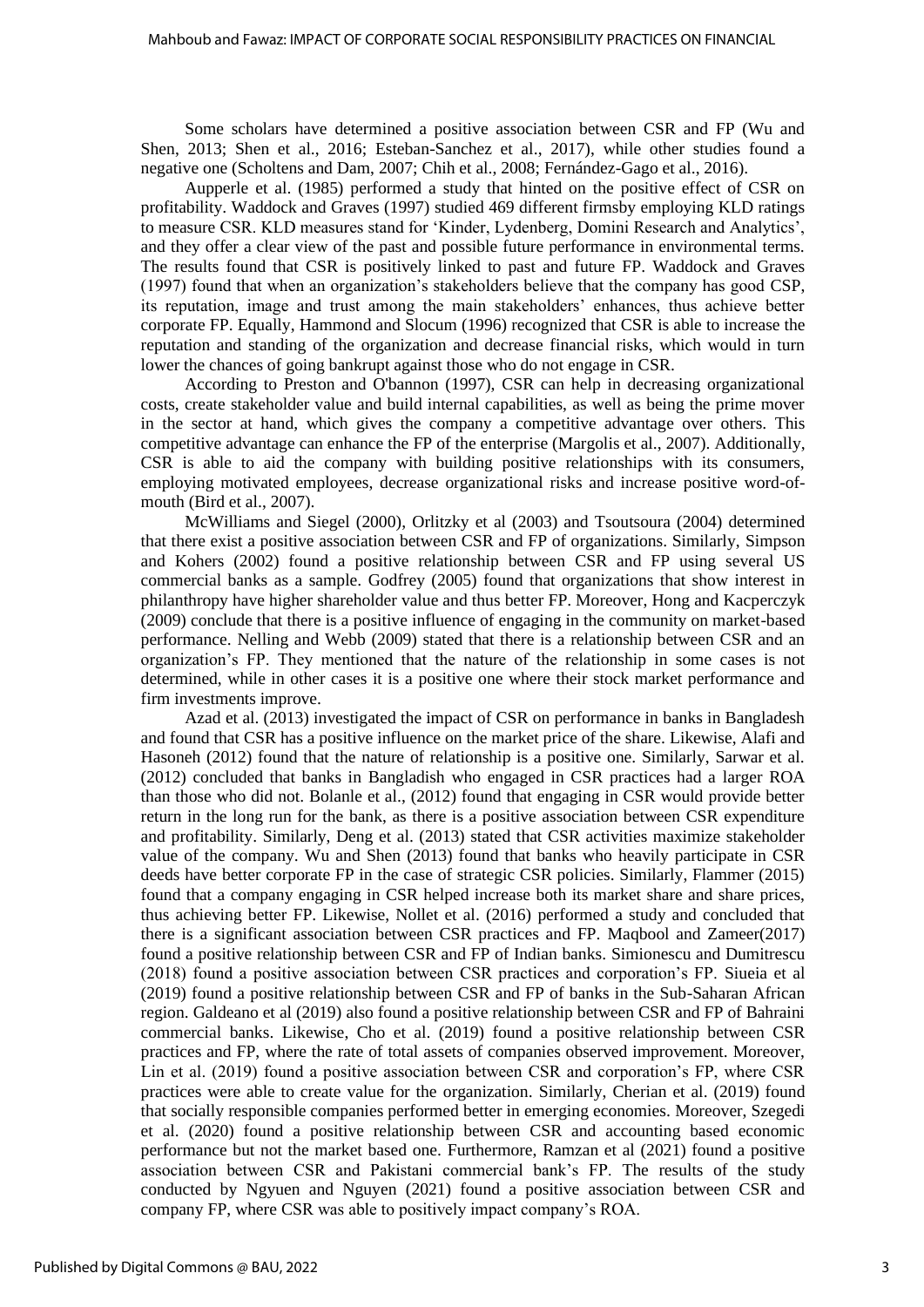On the other hand, some studies show that CSR can negatively affect the corporate's FP (Friedman, 1970; Wright and Ferris, 1997; Brammer et al., 2006; Rahmawati and Dianita, 2011; Lioui and Sharma, 2012).

Wright and Ferris (1997) evaluated the effect of divestment on the stock market performance in South Africa as a representation to CSR. The study samples 116 different firms in several different industries on the scope of ten years, and the results show that the share prices of these companies have declined. These results show that non-economic burdens can impact strategies that are related to the managerial level, rather than objectives related to value increasing. Equally, Cordeiro and Sarkis (1997) conducted a study using 523 US companies, and the results show a negative association between activism related to environmental concerns and the earnings per share. Their study concluded that being involved in CSR activities leads to incurring costs, and these costs result in competitive weakness. Additionally, Caulkin (2002) stated that some cynics indict that CSR is used to put up a good front for corporations, while keeping their immoral activities and behavior hidden from the public. Moon (2002) considered that inspiration for CSR is controlled by self-interest, regardless if these actions' intention revolves around business or if they are solely for charitable concerns. Moreover, Hemingway and Maclagan (2004) stated that CSR activities are utilized to scheme for un-lawful activities by management. Brammer et al. (2006) argue that engrossment in the local society is negatively related with company's performance.

Furthermore, the neutral point-of-view dictates that CSR does not have any association to the corporate FP. It considers that both pillars are mutually exclusive and any relationship between them is coincidental. Ullmann (1985) argues that there exist too many variables, which makes it hard to study the nature of the relationship between CSR and corporate FP. Kraft and Hage (1990) conducted a study on 82 different enterprises as a sample; the outcomesindicate no relationship between community service and profit goals, workflow continuity, and low price. Abbott and Monsen (1979), as well as Griffin and Mahon (1997) reached the same results in their studies. McWilliams and Siegel (2000) examined 524 companies throughout six consecutive years, and the findings initially disclosed a positive relationship between CSR and corporate FP, but when the model was scrutinized by research and development it showed a neutral relationship between CSR and corporate FP. Furthermore, Galema et al. (2008) report that the influence of involvement in the society over FP of firms is insignificant. Le Doan Minh Duc et al. (2018) found no significant association between the CSR practices and corporations' FP.

It is mentioned that the reasons for having mixed results are because CSR dimensions are vague and because of employing different performance measurement when performing the examinations (Wood and Jones, 1995; Margolis and Walsh, 2003). Using different dimensions to measure CSR can also result in different conclusions. Moreover, it is reported that CSR enhanced organization's performance when Tobin's Q were employed. However, when return on assets (ROA) and return on equity (ROE) were utilized to measure the organization's FP, it either reduced or did not have any effect on the firm's FP (Lee and Park, 2009; McGuire et al., 1988).

Despite the fact that there are diverse findings regarding the impact of CSR practices on the FP of corporations, CSR having a positive influence on the FP dominates the studies conducted (Alshehhi et al., 2018). Keeping the literature review in mind, and as interest in CSR in ever growing world-wide, and as research about CSR in banks in general, and the MENA banks in particular is scarce, the following hypotheses were developed:

- H1: There is a significant positive relationship between CSR practices in the environment and the financial performance of banks in the MENA region.
- H2: There is a significant positive relationship between CSR practices in the human resources and the financial performance of banks in the MENA region.
- H3: There is a significant positive relationship between CSR practices in products and consumers, and the financial performance of banks in the MENA region.
- H4: There is a significant positive relationship between CSR practices in the community and the financial performance of banks in the MENA region.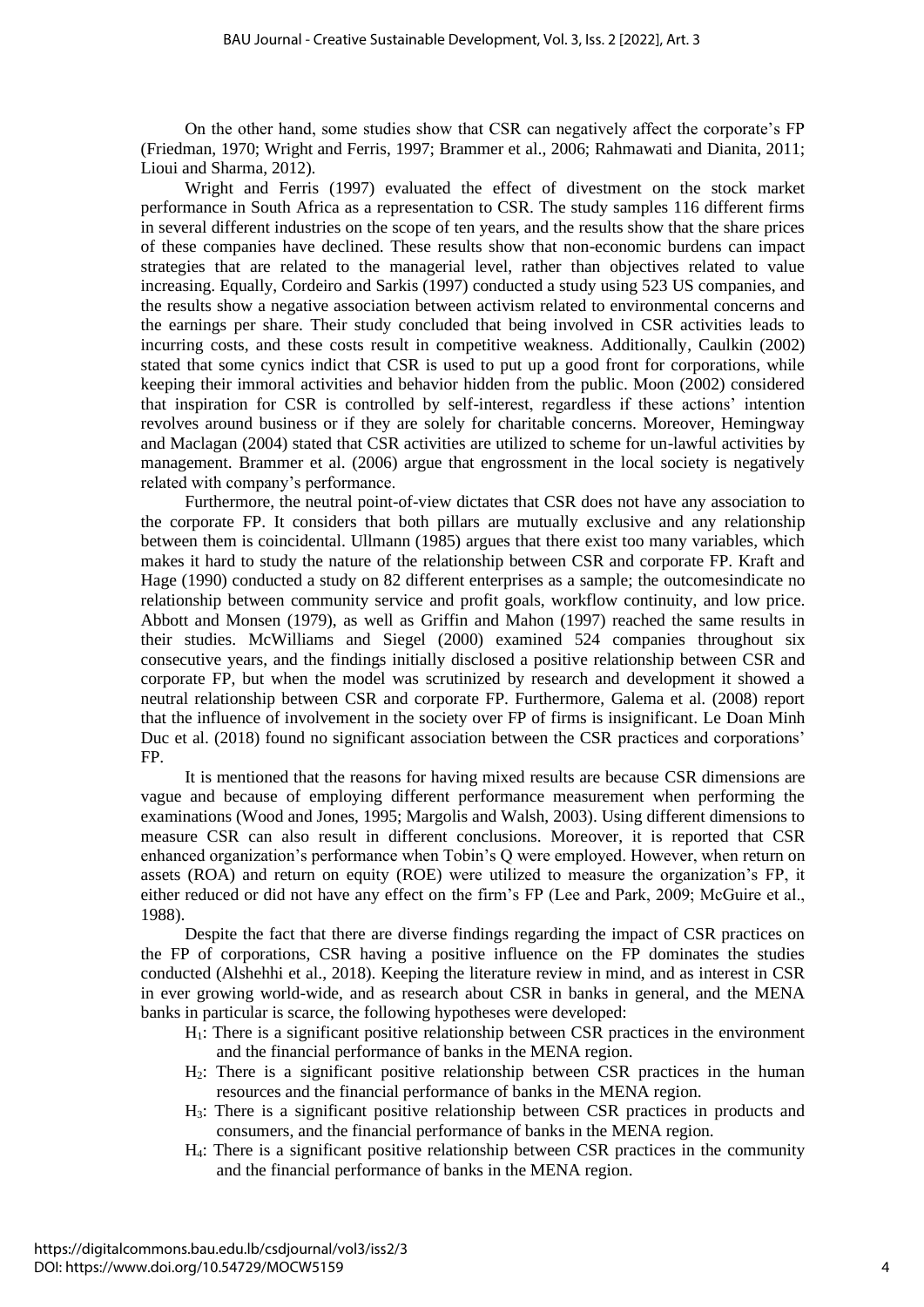# **4. RESEARCH METHODOLOGY**

# **4.1 Sample Selection and Data Collection**

This research investigates the influence of CSR practices on the FP of 81 banks functioning in seven countries in the MENA region. The-sampling method employed is a non-probability sampling methodology with non-random selection because it is costeffective and efficient. The convenience sampling was utilized, where a sample is selected from the population due to the fact that they were conveniently available and easily accessible to the researcher (Marczyk et al., 2021). The availability of MENA region commercial banks with the necessary reports containing CSR practices disclosure were chosen to be part of the sample, which displays the employment of non-probability sampling and convenience method.The sample included 14 Lebanese banks, 10 Kuwaiti banks, 11 Jordanian banks, 13 Qatari banks, 12 banks in the UAE, 10 Bahraini banks, and 11 Tunisian banks.

This research relies on a quantitative approach, where measurements and analysis of ratios are employed. Collection and methods of quantitative data involve numerical comparisons and numerical conclusions, which are later reported using statistical analysis, correlation and regression processes. The data provided are quantitative and objective in nature and the results can be easily understood (Kuan, 2018).

Thus, 81 different reports were examined. The two primary criteria for choosing these banks are that these banks have official websites and they have published the CSR report for the year 2018. Content analysis was used to collect data regarding CSR practices, where disclosures in CSR report and annual report of each bank were investigated. The relevant information regarding the FP was also acquired from the financial statements of the annual reports of each bank.

## **4.2 Measurement of Variables**

#### 4.2.1 Dependent Variable

The dependent variable in this research is the FP of the MENA banks. Going over previous literature, the most suitable measure for the FP of banks would be accounting based measures (Moore and Spence, 2006). ROA is considered to be a key ratio that indicates the profitability of a bank, and it examines the ability of bank management to produce income through the assets possessed by the bank. Therefore, it can be said that it evaluates management's efficiency in utilizing the resources it has to generate income (Moore and Spence, 2006). Thus, in this research, FP was measured by ROA. It can be computed by dividing the net profit over the average of total assets of the bank (Simpson and Kohers, 2002). In order to examine the reliability of the measurement between raters, inter-rater reliability coefficient Krippendorff's alpha was employed in this research. The value of Krippendorff's alpha was equal to 0.88, which is greater than the minimum required 0.7. Thus, it can be said that the index is considered to be reliable (Mahboub, 2017).

#### 4.2.2 Independent Variables

This research employs the content analysis of CSR reports, sustainability reports, as well as annual reports issued by the MENA banks on their official websites, as it is considered to be the most dominant method used in the existing literature (Taskin, 2015; Matuszaka and Różańska, 2017; Maqbool and Zameer, 2017; Bagh et al., 2017). The CSR index in this research was developed by Matuszaka and Różańska (2017), who in turn reviewed the various literature related to the association between CSR practices and FP of banks. Accordingly, four dimensions relating to CSR practices have been chosen, namely: the ENV, HR, PC and CI. A scale of 1 and 0 was utilized to indicate the presence or absence of the item at hand.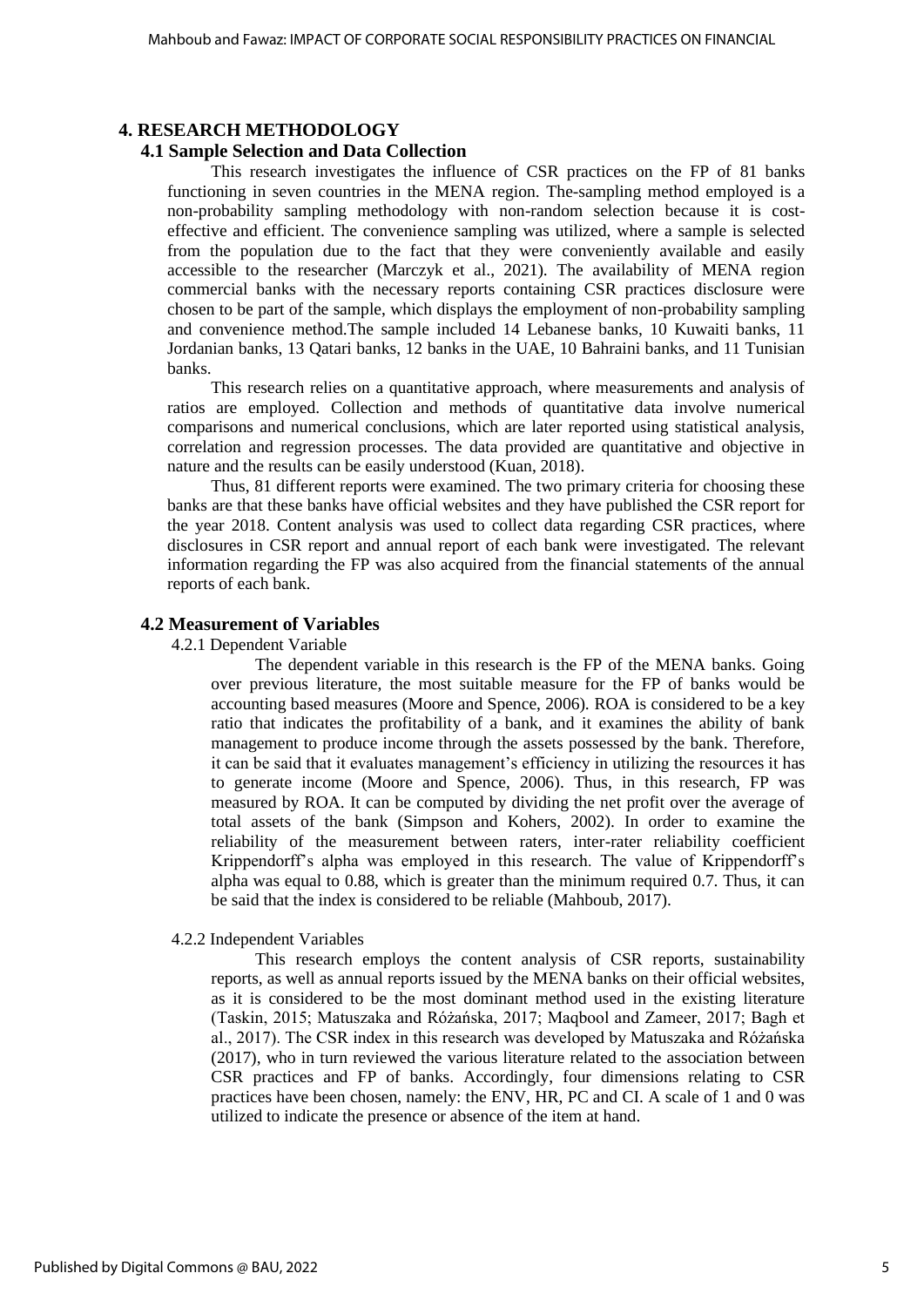CSR Practice Index = Number of CSR practicesimplemented by a bank/Total number of CSR items.

*CSR Practices index* =  $\sum n_{i=1} X_i/n$ 

Where  $x_{i-1}$  indicates that if 1 exists then the item *i* is disclosed in examined report, and if 0 was recorded then the item *i* is not revealed in the report. Additionally, *n* is the total number of items.

#### 4.2.3 Control Variables

This research includes two different control variables that can affect the FP of the banks, and these control variables are considered to be the size and the risk of the banks (Matuszaka and Różańska, 2017). Aiming to evaluate the link between CSR practices and FP of banks, and to mitigate the potential bias resulting from bank's FP, the control variables are added to the regression model.

In compliance with Wahba and Elsayed (2015), size is used by measuring the amount of overall assets possessed by bank. However, the size was standardized by natural logarithm. Financial leverage is utilized as a substitute for risk (Waddock and Graves, 1997). It was computed by dividing the total debt over the total equity (Matuszaka and Różańska, 2017).

# **5. EMPIRICAL RESULTS**

## **5.1 Descriptive Statistics**

This section presents the descriptive statistics about the minimum, maximum, mean and standard deviation (SD) of all variables included in the research (Table 1).

|            | <b>Minimum</b> | <b>Maximum</b> | <b>Mean</b> | <b>Std. Deviation</b> |
|------------|----------------|----------------|-------------|-----------------------|
| <b>ROA</b> | .0004          | .099           | .0138       | .0127                 |
| <b>LEV</b> |                | 14             | 8.58        | 3.037                 |
| <b>ENV</b> | .00            | .90            | .319        | .254                  |
| HR         | .00.           | 00.1           | .512        | .215                  |
| PС         |                | .83            | .592        | .180                  |
|            | .00            | 00.1           | .753        | .253                  |
| LogSize    | 3.90           | 10.52          | 7.960       | 1.613                 |

#### **Table 1: Descriptive Statistics of the Variables**

Source: SPSS 20 Outputs

The minimum value of ROA is 0.0004, while the maximum ROA value is 0.099. The mean for ROA is 0.0138 with a SD of 0.0127. This suggests that on average, the banks are able to generate profits through their assets by about 1.38%.

The leverage's minimum value is 1% while its maximum value is 14%. Leverage's SD is 3.037%. Its mean is 8.58%, which suggests that banks have an average of 8.58% of equity as total liabilities. Moreover, this result supports Saunders and Cornett's (2008) claim regarding banks being naturally risky corporations.

The minimum value of bank size is 3.9 and the maximum value is 10.52. The mean is 7.96, and the SD is 1.613. This implies that the average total assets possessed by the banks is 7.96%.

The CSR practices in ENV have a minimum of zero, and a maximum of 0.9. The SD is 0.254, while the mean value is 0.319. This implies that on average, the banks were not able to satisfy half of the ENV items, as the average CSR practices in ENV equals to 31.9%.

The minimum value of CSR practices in HR is zero, while the maximum value is one. The SD is 0.215, and the mean value is 0.512. This implies that on average, the banks were able to satisfy almost half of the HR items (51.2%).

The minimum value of CSR practices in PC score is 0.17, and the maximum value is 0.83. The mean score is 0.592 and the SD is 0.18. This implies that all banks were able to achieve more than half of the PC items (59.2%).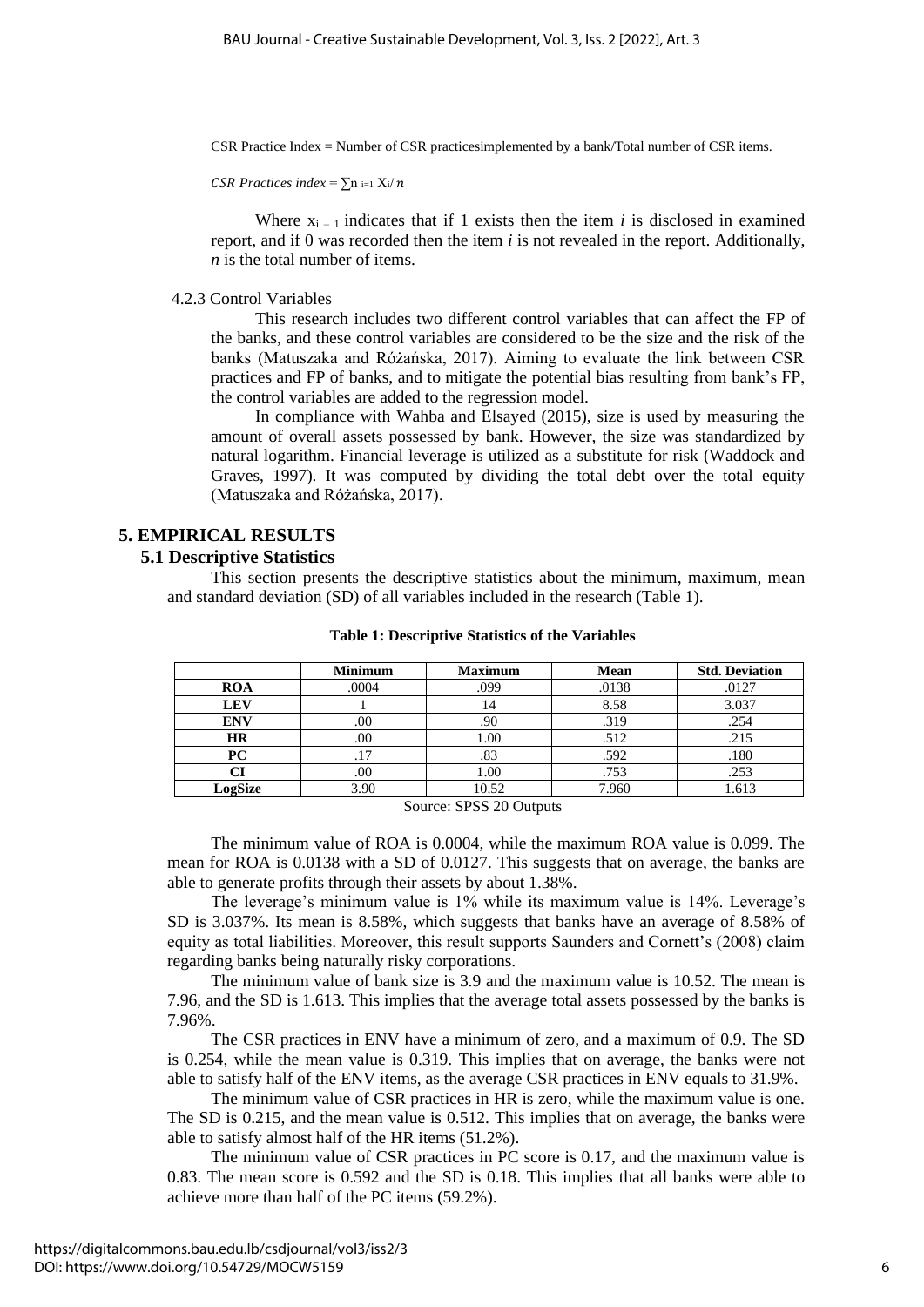The minimum value of CSR practices in CI is zero, while the maximum value is one. The mean is 0.753, while the SD is 0.253. This implies that on average, the banks were able to achieve more than half of the CI items (75.3%).

## **5.2 Correlation Analysis**

Correlations were used in this research, as they offer information about the type and intensity of the relationships between two or more variables, which are basic but useful measures for relationships (Marczyk et al., 2021).

Table (2) shows a non-significant relationship with a positive correlation between ROA and CSR practices in the ENV  $(r=0.048, p-value>5\%)$ . Furthermore, there is a significant relationship with a low positive correlation between ROA and CSR practices in PC (r=0.296, p-value<5%). It also shows a non-significant relationship with a high positive correlation between ROA and CSR practices in CI ( $r=0.099$ , p-value>5%). Additionally, there is a non-significant relationship with a high positive correlation between ROA and bank size ( $r=0.065$ , p-value $>5\%$ ). Moreover, there is a non-significant relationship with a low negative correlation between ROA and leverage (r=- 0.114, p-value>5%).

In order to evaluate multi-collinearity, variance inflation factor (VIF) has been used. Based on the collinearity statistics, the VIF value of all variable ranged from 1.069 to 1.590. In fact, all VIF values are below 10, thus there aren't any multicollinearity problems (Chatterjee and Price, 1991; Midi and Bagheri, 2010, Mahboub, 2021).

|            | <b>ROA</b> | <b>ENV</b> | <b>HR</b> | <b>PC</b> | CI   | LogSize | <b>LEV</b> | <b>VIF</b> |
|------------|------------|------------|-----------|-----------|------|---------|------------|------------|
| <b>ROA</b> |            |            |           |           |      |         |            |            |
| <b>ENV</b> | .048       |            |           |           |      |         |            | 1.590      |
| HR         | $.253*$    | $.244*$    |           |           |      |         |            | 1.221      |
| PC         | $.296**$   | $.259*$    | $.278*$   |           |      |         |            | 1.146      |
| CI         | .099       | $.236*$    | .102      | .014      |      |         |            | 1.069      |
| LogSize    | .065       | $.556**$   | .137      | .200      | .154 |         |            | 1.458      |
| <b>LEV</b> | $-.114$    | .053       | $.302**$  | .129      | .068 | .010    |            | 1.108      |

**Table 2: Correlation Analysis and Variance Inflation Factor**

Source: SPSS (Version 20) Outputs

# **5.3 Multiple Regression Analysis**

In order to evaluate the impact of the independent variables on the dependent variable, multiple regression analysis was used. The model developed by Matuszaka and Różańska (2017) was used, but was slightly altered. The model is as follows:

 $ROAi = 60 + B1EVNi + B2HRi + B3PCi + B4CIi + B5 LogSizei + B6 Leveragei + \varepsilon i$ 

Where  $ROA_i$  is the average return on assets of bank *i*, the LogSize<sub>i</sub> is the natural logarithm of aggregate assets of bank  $i$ , Leverage<sub>i</sub> is the leverage ratio computed of bank  $i$ ,  $CSR_{i-1}$  is the CSR index calculated,  $B0$  is an intercept,  $B1...4$  is a vector of exogenous variables and observations,  $\varepsilon$  is a random component (errors), and  $i = 1, 2, ..., N$  is the index of bank.

Table (3) shows that the adjusted R square equals 0.113. This implies that 11.3% of the variation in the dependent variable (FP of the banks) can be interpreted by the variation of independent variables (CSR practices in the ENV, HR, PC and CI).

| Model                                                    |         | R Square | <b>Adjusted R Square</b> | Std. Error of the Estimate |  |  |
|----------------------------------------------------------|---------|----------|--------------------------|----------------------------|--|--|
|                                                          | $424^a$ | .180     | 113                      | .011987271                 |  |  |
| a. Predictors: (Constant), LogSize, LEV, CI, PC, HR, ENV |         |          |                          |                            |  |  |
| b. Dependent Variable: ROA                               |         |          |                          |                            |  |  |

**Table 3: Model Summary**

Source: SPSS (Version 20) Outputs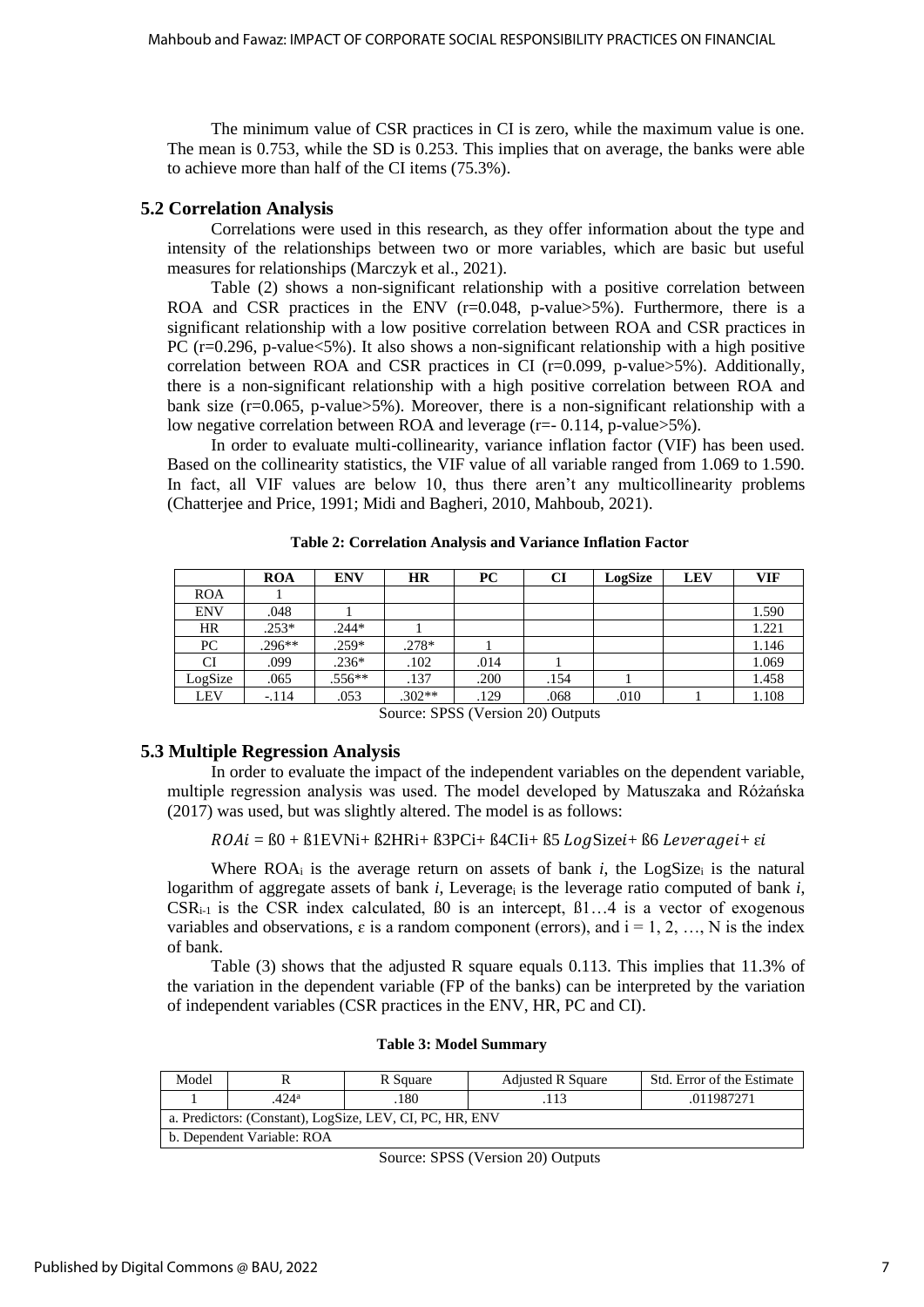Table (4) displays the ANOVA test, which specifies that the regression model as a whole is both fit and significant  $(f=2.707; p-value=0.02$ .

#### **Table 4: ANOVA**

| Model                                                    | Sum of Squares | df | Mean Square |       | Sig.             |  |
|----------------------------------------------------------|----------------|----|-------------|-------|------------------|--|
| Regression                                               | 002            |    | .000        | 2.707 | 020 <sup>t</sup> |  |
| Residual                                                 |                | 74 | .000        |       |                  |  |
| Total                                                    | 013            | 80 |             |       |                  |  |
| a. Dependent Variable: ROA                               |                |    |             |       |                  |  |
| b. Predictors: (Constant), LogSize, LEV, CI, PC, HR, ENV |                |    |             |       |                  |  |

Source: SPSS (Version 20) Outputs.

Table (5) displays the coefficients of each variable, beta, t, and P-value as follow:

#### **Model Unstandardized Coefficients Standardized Coefficients t Sig. B Std. Error** Beta 1 **Constant** | -.001 | .009 | -.103 | .918 **ENV** -.006 007 -.113 -.851 398 **HR** | .015 | .007 | .258 | 2.222 | .029 **PC** | .019 | .008 | .276 | 2.452 | .017 **CI** .005 .005 .108 .988 .326 **LogSize** .000 .001 .023 .183 .855 **LEV** | -.001 | .000 | -.229 | -2.070 | .042 a. Dependent Variable: ROA

#### **Table 5: Coefficients**

Table (5) shows that CSR practices in the ENV has an insignificant association with ROA (Beta=  $-0.006$ , t=  $-0.851$ , p-value= $0.398>5%$ ). Thus, H11 is not supported. This result is confirmed with Deegan (2004), Gonzalez-Benito and Gonzalez- Benito (2005), Cormier and Magnan (2007), Moneva and Cuellar (2009), Jacobs et al. (2010), and Plumlee et al. (2010) who found no association between CSR practices in ENV and FP.This result contradicts previous studies who found a significant relationship between CSR practices in ENV and FP. In fact some found a positive association between CSR practices in ENV (Guenster et al., 2011; Nakao et al., 2007; Murphy, 2002; Oba et al., 2012), while others found a negative association between CSR practices in ENV and FP (Barth and McNichols, 1994; Blacconiere and Northcut, 1997; Cormier and Magnan, 1997; Hughes, 2000; Berla, 2007; Filbeck and Gorman, 2004; Su et al., 2020).

The outcomes also show that CSR practices in HR has a positive significant association with ROA (Beta=0.015, t=2.222, p-value=0.029 $<5\%$ ). This means that both variables (CSR practices in HR and ROA) move in the same direction. This means that when banks, and more specifically bank management, employ appropriate HR practices in the workplace, the more ROA they have. Thus,  $H_{12}$  is supported. This proves that when bank managements are highly sociable and engage in suitable HR practices, their financial performance gets positively impacted. This can be attributed to the fact that when bank management are highly sociably responsible, they are able to reap more benefits when compared to the costs of such practices (Soana, 2011), thus employees are by default more loyal and committed to their banks and employers (Kuvaas, 2008), thus profitability and financial performance increase. This result is confirmed by Quresh et al. (2010), Cavaco and Crifo (2013), AL-Zahrani and Almazari (2014), Ayanda et al. (2014), Altarawneh (2016), Esteban-Sanchez et al. (2017), Zaraket and Halawi (2017), and Bravo et al. (2017). In constrast, this result contradicts the results of Su et al. Al (2020).

Furthermore, the results reveal a positive significant relationship between CSR practices in PC and ROA (Beta=  $0.019$ , t= 2.452, p-value=  $0.017 < 5\%$ ). In other words, the two variables (CSR practices PC and ROA) move in the same direction. Then, the more banks engage in CSR practices in PC, the larger their ROA's. Thus, H<sup>13</sup> is supported. This

Source: SPSS (Version 20) Outputs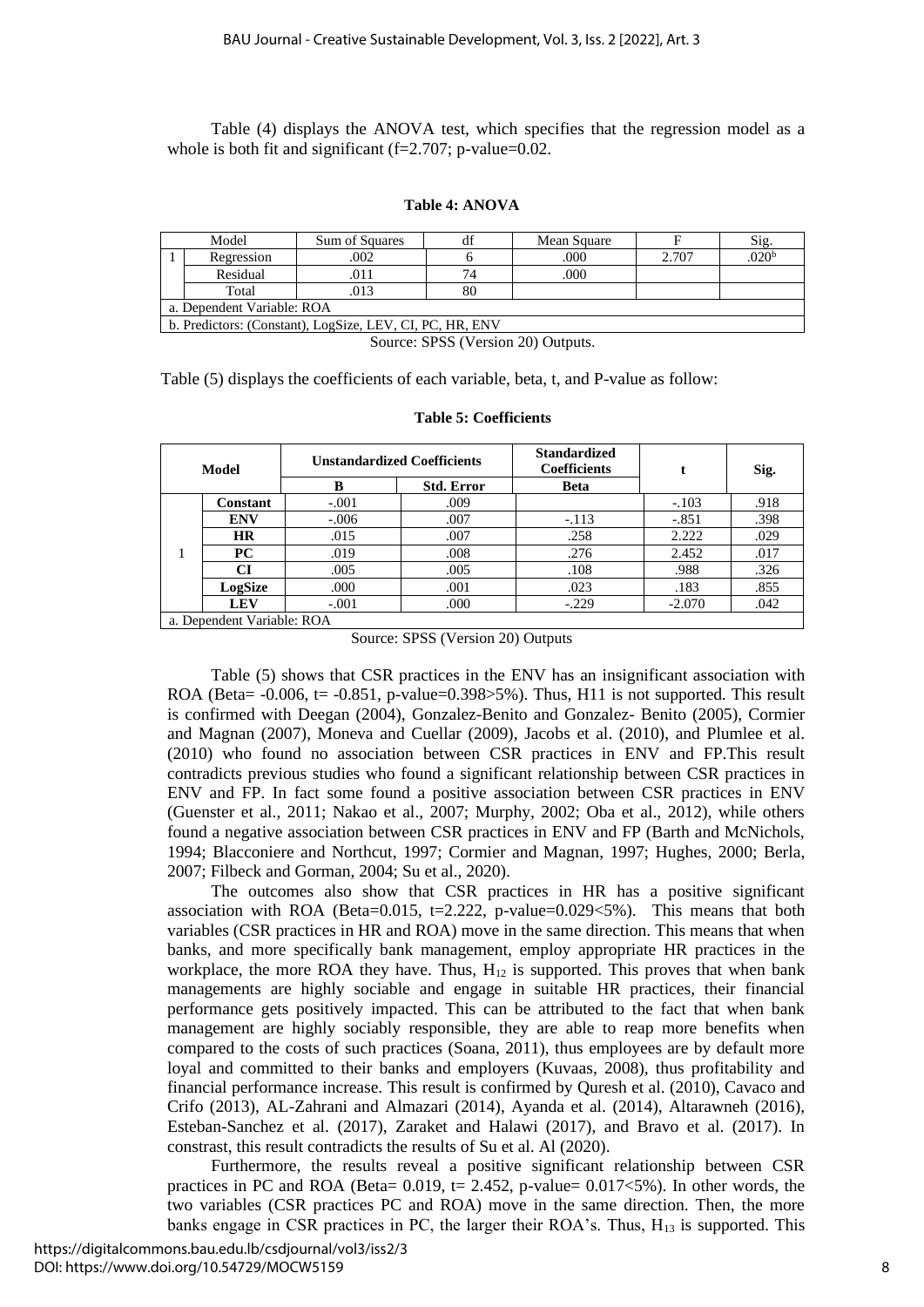proves that when banks engage in CSR practices related to PC, their financial performances get positively impacted. This result confirms the findings of Fornell et al. (1996), Allouche and Laroche (2005), Margolis et al. (2007), Green and Peloza (2011), Loureiro et al. (2012) and Alafi and Hasoneh (2012). On the other hand, this result opposes Esteban-Sanchez et al. (2017) who concluded that there is a negative association between CSR practices in products and financial performance of banks in the international context. The results in this research can be explained by Omidi and Shafiee (2018) who claim that corporations are impacted by consumer's behaviors and actions, either by observing the firm's CSR efforts or/and spreading word-of-mouth about the company at hand to their communities and social circles. This behavior can directly and indirectly affect the corporations' financial performances, thus investing in CSR practices in PC has a crucial role in the survival of companies.

Moreover, the results infers an insignificant association between CSR practices in CI and ROA (Beta=  $0.005$ , t=  $0.988$ , p-value= $0.326 > 5\%$ ). Thus, H14 is not supported. This result is confirmed by Wang et al (2008).This result contradicts Su et al. (2020), Saleh et al. (2011), Zhou et al., 2015 and Simpson and Kohers (2002), who found a significant positive association between CSR practices in CI and FP of businesses.Barnett and Salomon (2006) who explained that altruistic activities and good social relationships with corporation's local communities can aid in amending the negative image a corporation may have, and thus attracting investors and achieving good FP. The result also contradicts Seifert et al. (2004), Fernández-Gago et al. (2016), Esteban-Sanchez (2017), and Inoue and Lee (2011), who found a negative significant association between CSR practices in CI and ROA.

Besides, the results demonstrated an insignificant association between bank size and ROA (Beta=0.000, t=0.183, p-value=0.855>5%). This result confirms the results of Heffernan and Fu (2010), while it contradicts the findings of Pervan and Višić (2012) who havedetermined a significant positive, but weak, relationship between organization size and firm performance. The findings also contradcicts the results of Matuszaka and Różańska (2017) who found a significant negative association between bank size and ROA in their study on the Polish banking sector.

Additionally, the results revealed a significant negative association between leverage and ROA (Beta=  $-0.001$ , t=  $-2.070$ , p-value=0.042 $<5\%$ ). This means that both variables (leverage and ROA) move in opposite directions. This outcome authenticates the results of Ibhagui et al. (2018) who found a negative association between leverage and the financial performance. This result contradicts the results in the study conducted by Matuszaka and Różańska (2017) on the Polish banking sector.

# **6. CONCLUSIONS**

This research aims to investigate the effect of CSR practices on the FP of 81 MENA banks for the year 2018. These CSR practices covered four different areas: the ENV, HR, PC and CI. The evaluation of the type of association between CSR practices and FP is vital, as scoring superior FP is the primary goal of any organization. With the aim of successfully achieving the intended objective of the research, a checklist with 29 different items was used to evaluate the CSR practices index that was adopted from Matuszaka and Różańska (2017). By utilizing multiple regression analysis, the results suggest that CSR practices in HR and PC do impact the FP of banks. However, this research finds no support of CSR practices in the ENV CI to be associated with FP of banks operating in the MENA region. Therefore, CSR practices in HR and PC can be considered as the most vital CSR practices that can successfully impact FP of banks. Consequently, MENA region banks should focus on these particular CSR practices. Bank managements and HR departments are encouraged to maintain a diverse labor force, provide proper training and development for all staff members, offer benefits and incentives, ensure their well-being and security in the workplace, and provide and maintain a friendly overall company environment at all times. These actions can increase productivity and FP of banks. Moreover, banks should tailor their products and services to be suitable to all of their customers in order to maintain the consumer's level of satisfaction. Meeting clients expectations, and ensuring that all of their diverse consumers are able to fully comprehend the services they are being offered, as well as having their questions, complaints and suggestions taken into consideration can create a positive relationship with clients. Satisfying clients can directly positively impacts the FP of banks, as it ensures good word-of-mouth (Bird et al., 2007; Omidi and Shafiee, 2018).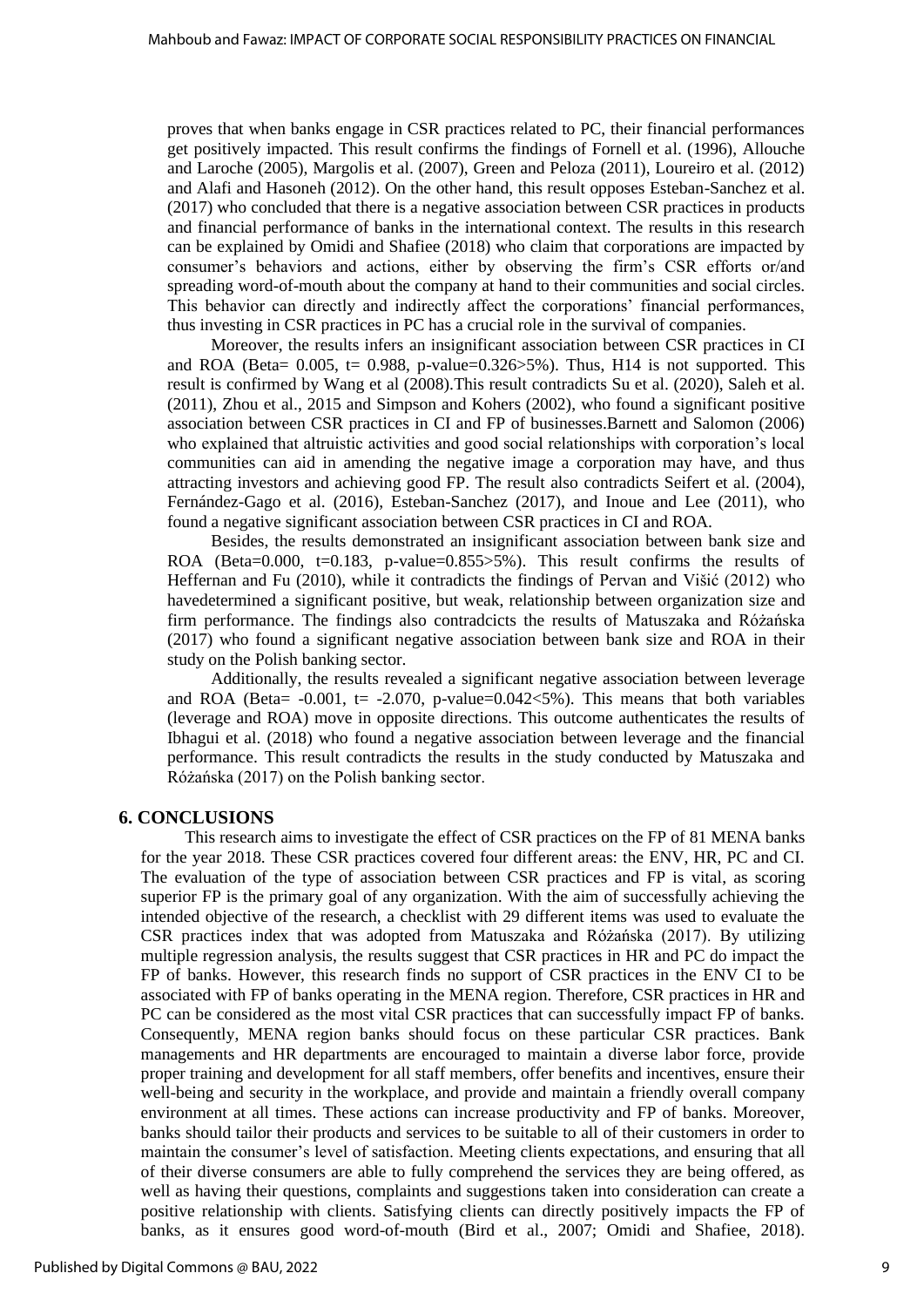Therefore, the findings contribute to the academicians who seek out to dig further in the area of this research, the investors to make the appropriate investment decisions, bank managements and policy makers to encourage the establishment of superior rules and regulations.

This research has some limitations. The first onecan be considered the relatively small sample used. Thus, a bigger sample can be used in future studies for accuracy and precisionpurposes. The second limitation arises from the control variables used in this research. The literature has consisted of numerous different control variables (i.e. income growth, board size, firm age) (Mallin et al, 2014), and some researches have used more than two control variables. Hence, future research can choose other control variables, perhaps more than two control variables for precision purposes. Moreover, the measurements of both the dependent and independent variables could also pose a limitation. This research has utilized accounting-based indicators to measure the dependent variable (FP of MENA banks) which is the ROA. However, other studies conducted have employed marketbased ratios. As for measurement of CSR practices, content analysis was used and CSR practice index were utilized, which depends on the judgement of the researcher. Other researches have used different ways to evaluate CSR as there isn't single correct way to measure it. For instance, some have used surveys and questionnaires, spending measures and ratings. Hence, future research can use a combination of these tools to ensure more accurate results. Finally, only four different areas in CSR practices have been investigated in this research, thus future research can examine other areas related to CSR practices, for example: the supplier, shareholder, competitor and manager dimensions (Szegedi et al., 2020).

This research spreads awareness about CSR practices and its influence on corporate FP while emphasizing on the MENA banking sector. It adds to existing literature found on the MENA banking sector, and corporations aiming to integrate CSR in their business models. Moreover, finance and accounting scholars, as well as any researcher aiming to conduct a study similar to this one will be able to benefit from the results, conclusions and facts included in this research. Furthermore, this research can be beneficial to bankers as it sheds light on the influence of CSR practices over FP of the banks, where it helps them understand CSR's effect on the profitability and overall FP. Corporate managers and decision-makers in banks can benefit greatly from this research as it helps to direct them in their resource allocation responsibilities and obligations. In addition, investors can also benefit from this research, as it can help them explore which bank is in involved in CSR practices, as well as which bank is involved in strategic CSR investments to improve their FP.

# **REFERENCES**

- Abbott, W. F., & Monsen, R. J. (1979). On the measurement of corporate social responsibility: Self-reported disclosures as a method of measuring corporate social involvement. *Academy of management journal*, 22(3), 501-515.
- Alafi, K., & Hasoneh, A. B. (2012). Corporate social responsibility associated with customer satisfaction and financial performance a case study with Housing Banks in Jordan. *International Journal of Humanities and Social Science,* 2(15), 102-115.
- Allard, H. M. (2018). Corporate social responsibility and financial performance in the healthcare Industry (Doctoral dissertation, Northcentral University).
- Allouche, J., & Laroche, P. (2005).A meta-analytical investigation of the relationship between corporate social and financial performance.*Revue de gestion des ressources humaines*, (57), 18.
- Alshehhi, A., Nobanee, H., & Khare, N. (2018). The impact of sustainability practices on corporate financial performance: Literature trends and future research potential. *Sustainability*, 10(2), 494.
- Altarawneh, I. I. (2016). Strategic human resources management and its impact on performance: the case from Saudi Arabia. *International Journal of Business Management & Economic Research,* 7(1), 486-503.
- Altman, B. W., & Vidaver-Cohen, D. (2000).A framework for understanding corporate citizenship.*Business and Society Review-Boston and New York,* 105(1), 1-8.
- Al-Zahrani, A. A., & Almazari, A. A. (2014). The impact of affective human resources management practices on the financial performance of the Saudi Banks. *Review of Integrative Business and Economics Research,* 3(1), 346-356.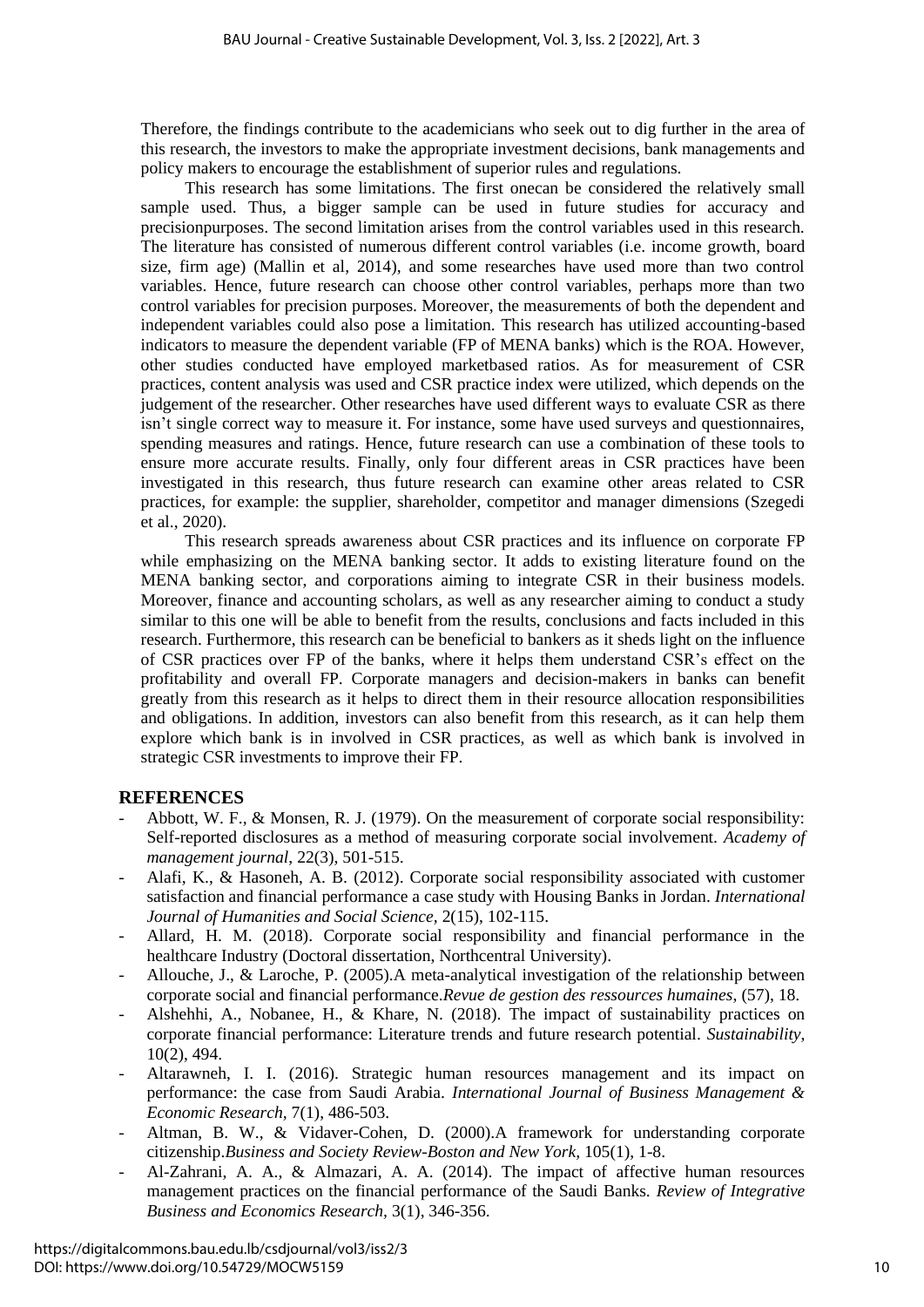- Aupperle, K. E., Carroll, A. B., & Hatfield, J. D. (1985).An empirical examination of the relationship between corporate social responsibility and profitability. *Academy of management Journal,* 28(2), 446-463.
- Ayanda, A. M., Lawal, O. R., & Ben-Bernard, P. (2014).Effects of human resource management practices on financial performance of banks.*Transnational journal of Science and Technology,* 4(2), 1-16.
- Azad, M. A. K., Raihan, M. Z., &Bhuiyan, M. Z. H. (2013).Assessment of CSR Performances in Some Selected Commercial Banks in Bangladesh.*Global Disclosure of Economics and Business,* 2(2), 140-150.
- Azmeh, C. (2018). The effects of bank regulation on financial development in the mena countries: the supporting role of supervision. *Iranian Economic Review*, 24(2), 333-352.
- Bagh, T., Khan, M. A., Azad, T., Saddique, S., & Khan, M. A. (2017). The corporate social responsibility and firms' financial performance: evidence from financial sector of pakistan. *International Journal of Economics and Financial Issues*, 7(2), 301.
- Bagmet, K. (2015). Social innovative initiatives of credit organizations in the Russian Federation. In Social and economic innovations: trends, forecasts and perspectives, 53-55. Publisher: Publishing House "AGRUS" (Stavropol).
- Barnett, M. L., & Salomon, R. M. (2006). Beyond dichotomy: The curvilinear relationship between social responsibility and financial performance. *Strategic management journal*, 27(11), 1101-1122.
- Barth, M. E., & McNichols, M. F. (1994). Estimation and market valuation of environmental liabilities relating to superfund sites.*Journal of Accounting Research*, 32, 177-209.
- Birch, D. (2002). Corporate citizenship in Australia: Some ups, some downs. *Journal of corporate citizenship,* 5, 73-84.
- Bird, R., Hall, A. D., Momentè, F., & Reggiani, F. (2007). What corporate social responsibility activities are valued by the market?.*Journal of business ethics*, 76(2), 189-206.
- Blacconiere, W. G., & Northcut, W. D. (1997). Environmental information and market reactions to environmental legislation.Journal of Accounting, *Auditing & Finance*, 12(2), 149- 178.
- Bolanle, A. B., Adebiyi, S. O., & Muyideen, A. A. (2012).Corporate social responsibility and profitability of Nigeria banks-a causal relationship.*Research journal of finance and accounting,*  3(1), 6-17.
- Brammer, S. J., & Pavelin, S. (2006). Corporate reputation and social performance: The importance of fit. *Journal of management studies*, 43(3), 435-455.
- Brammer, S., Brooks, C., & Pavelin, S. (2006). Corporate social performance and stock returns: UK evidence from disaggregate measures. *Financial management*, 35(3), 97-116.
- Bravo, R., Buil, I., De Chernatony, L., & Martínez, E. (2017). Brand Identity Management and Corporate Social Responsibility: an analysis from employees' perspective in the banking sector.*Journal of Business Economics and Management*, 18(2), 241-257.
- Brown, T. J., &Dacin, P. A. (1997). The company and the product: Corporate associations and consumer product responses. *Journal of marketing*, 61(1), 68-84.
- Carè, R. (2018). Being a Sustainable Bank: The Case of Intesa Sanpaolo.In Sustainable Banking (131-147). Palgrave Pivot, Cham.
- Carroll, A. B. (1983). Corporate social responsibility: Will industry respond to cutbacks in social program funding? *Vital Speeches of the Day*, 49, 604-608.
- Carroll, A. B. (1991). The pyramid of corporate social responsibility: Toward the moral management of organizational stakeholders. *Business horizons*, 34(4), 39-48.
- Caruana, R., &Chatzidakis, A. (2014). Consumer social responsibility (CnSR): Toward a multilevel, multi-agent conceptualization of the "other CSR". *Journal of Business Ethics*, 121(4), 577-592.
- Cavaco, S., &Crifo, P. (2013). The CSR-performance missing link: complementarity between environmental, social and business behaviors criteria (No. 2013-07). *Working Paper Ecole Poly technique,* 47(1), 1-30.
- Chatterjee, S., Price. B. (1991).*Regression analysis by example.*New York John Wiley.
- Chedrawi, C., &Osta, S. (2017). CSR in the banking sector: A legitimacy approach to the shareholders' and stakeholders' debate. *Marketing and Branding Research*, 4, 280-291.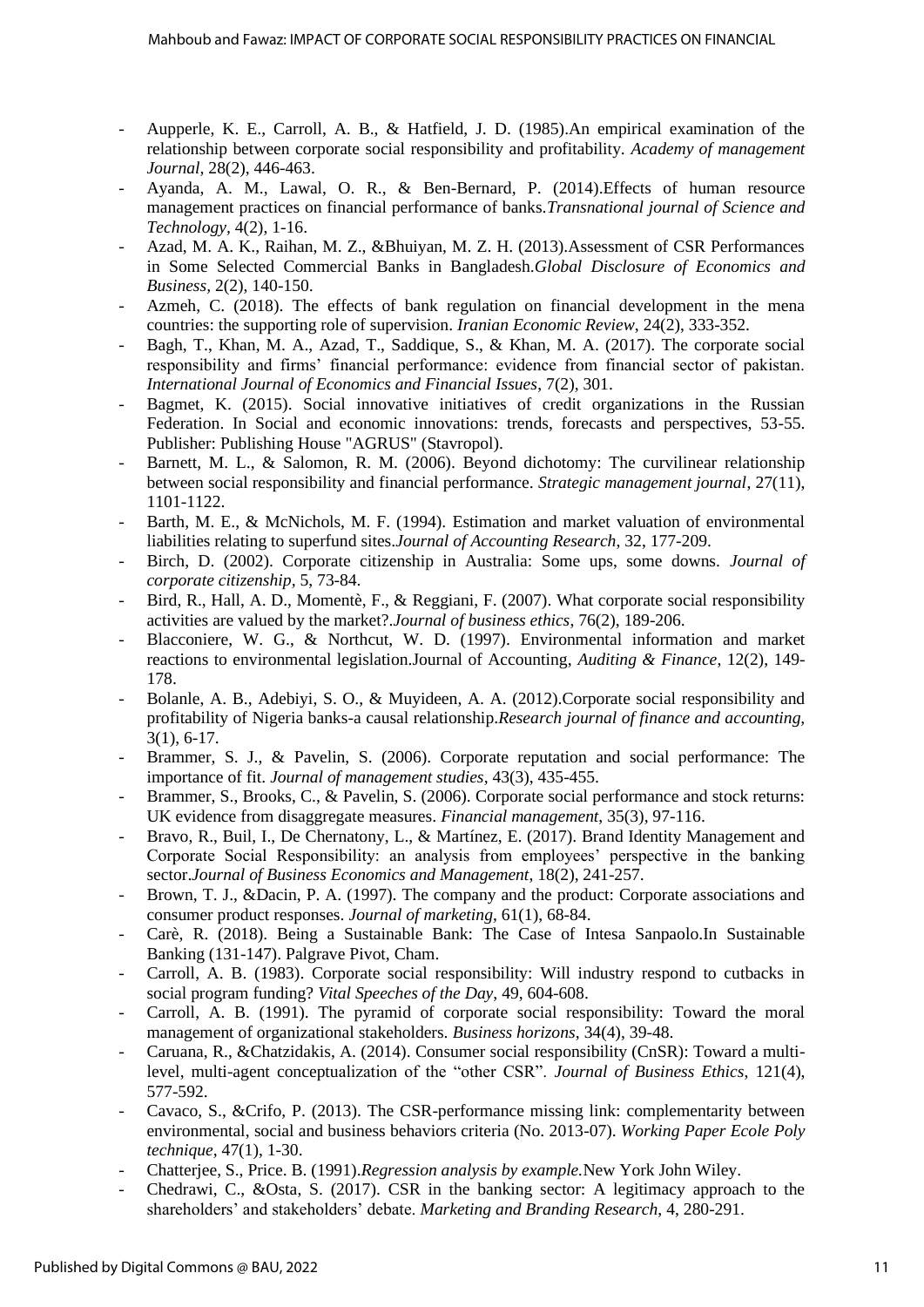- Cherian, J., Umar, M., Thu, P. A., Nguyen-Trang, T., Sial, M. S., & Khuong, N. V. (2019). Does corporate social responsibility affect the financial performance of the manufacturing sector? Evidence from an emerging economy. *Sustainability, 11*(4), 1182.
- Chih, H. L., Shen, C. H., & Kang, F. C. (2008). Corporate social responsibility, investor protection, and earnings management: Some international evidence. *Journal of business ethics,* 79(1), 179-198.
- Cho, S. J., Chung, C. Y., & Young, J. (2019). Study on the Relationship between CSR and Financial Performance. *Sustainability,* 11(2), 1-26.
- Cordeiro, J. J., &Sarkis, J. (1997). Environmental proactivism and firm performance: evidence from security analyst earnings forecasts. *Business strategy and the environment*, 6(2), 104-114.
- Cormier, D., &Magnan, M. (1997). Investors' assessment of implicit environmental liabilities: An empirical investigation. *Journal of accounting and public policy*, 16(2), 215-241.
- Cormier, D., &Magnan, M. (2007). The revisited contribution of environmental reporting to investors' valuation of a firm's earnings: An international perspective. *Ecological economics*, 62(3), 613-626.
- Cuesta-González, M., Muñoz-Torres, M., &Fernández-Izquierdo, M. Á. (2006). Analysis of Social Performance in the Spanish Financial Industry Through Public Data. A Proposal.*Journal of Business Ethics*, 69(3), 289-304.
- Deegan, C. (2004). Environmental disclosures and share prices- a discussion about efforts to study this relationship. *Accounting Forum*, 28(1), 87-97.
- Deng, X., Kang, J. K., & Low, B. S. (2013). Corporate social responsibility and stakeholder value maximization: Evidence from mergers*. Journal of financial Economics*, 110(1), 87-109.
- Esteban-Sanchez, P., de la Cuesta-Gonzalez, M., &Paredes-Gazquez, J. D. (2017). Corporate social performance and its relation with corporate financial performance: International evidence in the banking industry. *Journal of cleaner production*, 162, 1102-1110.
- European Commission, (2001).Directorate-General for Employment.Promoting a European Framework for Corporate Social Responsibility: Green Paper.Office for Official Publications of the European Communities.4-30.
- Evan, W. M., & Freeman, R. E. (1988). A stakeholder theory of the modern corporation: Kantian capitalism.
- Fernández-Gago, R., Cabeza-García, L., & Nieto, M. (2016).Corporate social responsibility, board of directors, and firm performance: an analysis of their relationships. *Review of Managerial Science,* 10(1), 85-104.
- Filbeck, G., & Gorman, R. F. (2004). The relationship between the environmental and financial performance of public utilities*. Environmental and Resource Economics,* 29(2), 137-157.
- Flammer, C. (2015). Does corporate social responsibility lead to superior financial performance? A regression discontinuity approach. *Management Science*, 61(11), 2549-2568.
- Fontaine, M. (2013).Corporate social responsibility and sustainability: the new bottom line?.*International Journal of Business and Social Science,* 4(4).110-119.
- Fornell, C., Johnson, M. D., Anderson, E. W., Cha, J., & Bryant, B. E. (1996).The American customer satisfaction index: nature, purpose, and findings. *Journal of marketing,* 60(4), 7-18.
- Frank, D. H., &Obloj, T. (2014).Firm‐specific human capital, organizational incentives, and agency costs: Evidence from retail banking. *Strategic Management Journal*, 35(9), 1279-1301.
- Freeman, R.E., (1984). *Strategic management: a stakeholder approach*. Pitman: Boston, MA.
- Friedman, M., (1970). The Social Responsibility of business is to increase its profits. New York Times, September 13th, 122–126.
- Galdeano, D., Ahmed, U., Fati, M., Rehan, R., & Ahmed, A. J. M. S. L. (2019).Financial performance and corporate social responsibility in the banking sector of Bahrain: Can engagement moderate?. *Management Science Letters,* 9(10), 1529-1542.
- Galema, R., Plantinga, A., &Scholtens, B. (2008).The stocks at stake: Return and risk in socially responsible investment. *Journal of Banking & Finance,* 32(12), 2646-2654.
- Gbadamosi, W. A. (2016). Corporate social responsibility and financial performance of banks in the United States (Doctoral dissertation, Walden University).
- Godfrey, P. C. (2005). The relationship between corporate philanthropy and shareholder wealth: A risk management perspective.*Academy of management review,* 30(4), 777-798.
- Green, T., &Peloza, J. (2011).How does corporate social responsibility create value for consumers?*Journal of Consumer Marketing,* 28(1), 48-56.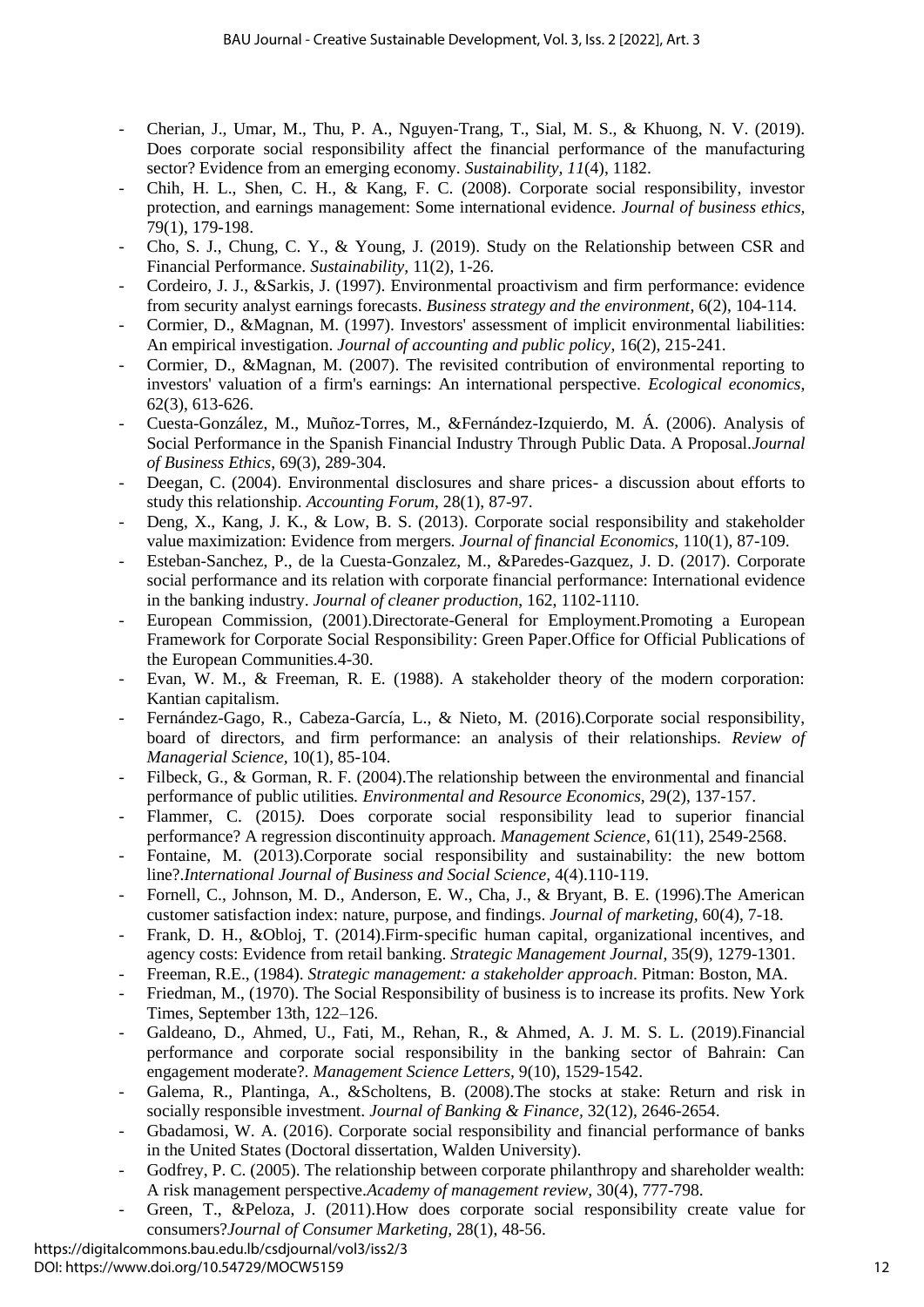- Greening, D. W., & Turban, D. B. (2000).Corporate social performance as a competitive advantage in attracting a quality workforce*.Business & society,* 39(3), 254-280.
- Griffin, J. J., & Mahon, J. F. (1997).The corporate social performance and corporate financial performance debate: Twenty-five years of incomparable research*. Business & society,* 36(1), 5- 31.
- Grove, H., & Basilico, E. (2011). Major financial reporting frauds of the 21st century: Corporate governance and risk lessons learned. *Journal of Forensic and Investigative Accounting,* 3(2), 191-226.
- Gonzalez-Benito, J., & Gonzalez-Benito, O. (2005). Environmental proactivity and business performance: An empirical analysis. *Omega,* 33(1), 1-15.
- Guenster, N., Bauer, R., Derwall, J., & Koedijk, K. (2011). The economic value of corporate eco‐efficiency. *European financial management,* 17(4), 679-704.
- Hammond, S. A., & Slocum, J. W. (1996). The impact of prior firm financial performance on subsequent corporate reputation.*Journal of Business Ethics,* 15(2), 159-165.
- Heffernan, S. A., & Fu, X. (2010). Determinants of financial performance in Chinese banking. *Applied Financial Economics, 20*(20), 1585-1600.
- Hemingway, C. A., & Maclagan, P. W. (2004). Managers' personal values as drivers of corporate social responsibility. *Journal of business ethics,* 50(1), 33-44.
- Hong, H., &Kacperczyk, M. (2009).The price of sin: The effects of social norms on markets.*Journal of financial economics,* 93(1), 15-36.
- Hosmer, L. T. (1995). Trust: The connecting link between organizational theory and philosophical ethics. *Academy of management Review,* 20(2), 379-403.
- Hughes, K. E. (2000). The value relevance of nonfinancial measures of air pollution in the electric utility industry. *Accounting Review,* 75(2), 209-209.
- Hurley, R., Gong, X., & Waqar, A. (2014).Understanding the loss of trust in large banks.*The International Journal of Bank Marketing,* 32(5), 348-366.
- Huselid, M. A. (1995). The impact of human resource management practices on turnover, productivity, and corporate financial performance.*Academy of management journal,* 38(3), 635- 672.
- Hwang, Y. I., & Chung, S. (2018). Market orientation, social responsibility, and performance in Korea's healthcare industry. *International Journal of Healthcare Management,* 11(4), 325-332.
- Ibhagui, O. W., & Olokoyo, F. O. (2018).Leverage and firm performance: New evidence on the role of firm size. *The North American Journal of Economics and Finance,* 45, 57-82.
- Inoue, Y., & Lee, S. (2011). Effects of different dimensions of corporate social responsibility on corporate financial performance in tourism-related industries.*Tourism Management,* 32(4), 790- 804.
- Jacobs, B. W., Singhal, V. R., & Subramanian, R. (2010). An empirical investigation of environmental performance and the market value of the firm. *Journal of Operations Management,* 28(5), 430-441.
- Kang, K. H., Lee, S., & Huh, C. (2010). Impacts of positive and negative corporate social responsibility activities on company performance in the hospitality industry. *International journal of hospitality management,* 29(1), 72-82.
- Kay J.A, (1993). Foundations of Corporate Success.Oxford University Press.
- Kiliç, M., Kuzey, C., & Uyar, A. (2015). The impact of ownership and board structure on Corporate Social Responsibility (CSR) reporting in the Turkish banking industry.Corporate governance. *Corporate Governance: The International journal of Business in Society,* 15(3), 357-374.
- Kotter, J.P. & Heskett, J.L. (1992), Corporate Culture and Performance*,* Macmillan, New York, NY.
- Kraft, K. L., & Hage, J. (1990).Strategy, social responsibility and implementation*. Journal of Business Ethics,* 9(1), 11-19.
- Kuan, Y. (2018). Controversy Advertising: an Exploratory Study on Controversy Advertising and its Effects. *University Honors Theses*, Paper 55. Retrieved from https://doi.org/.
- Kuvaas, B. (2008). An exploration of how the employee–organization relationship affects the linkage between perception of developmental human resource practices and employee outcomes. *Journal of Management studies*, 45(1), 1-25.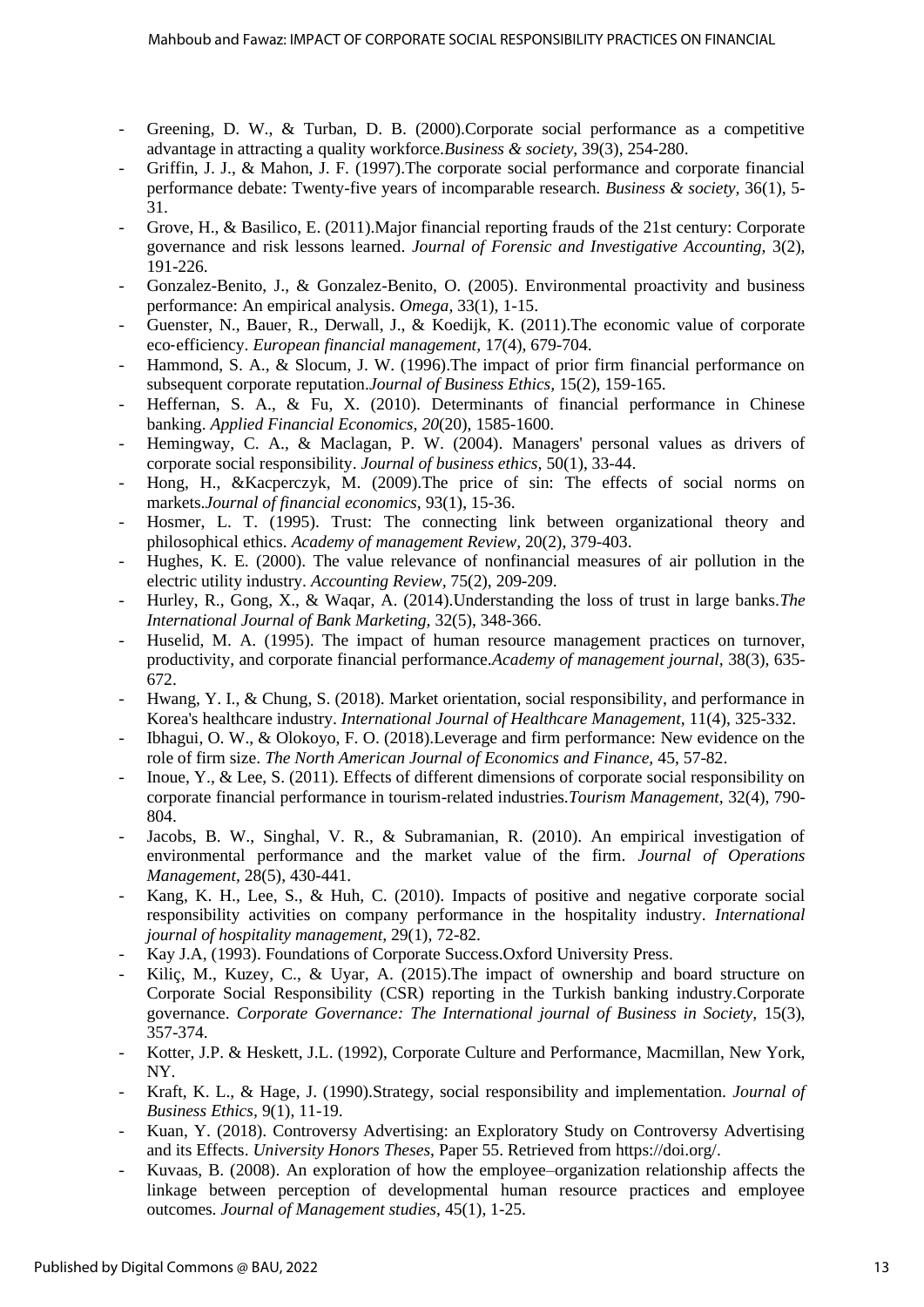- Lauesen, L. M. (2013). CSR in the aftermath of the financial crisis. *Social Responsibility Journal,* 9(4), 641-663.
- Le Doan Minh Duc, H. T., Thuy, X., Yen, N. T. H., & Tien, N. H. (2018). Corporate Social Responsibility and Corporate Financial Performance Case of Listed Vietnamese Companies. *Zarz adzanie*, *32*, 251-265.
- Lee, S., & Park, S. Y. (2009). Do socially responsible activities help hotels and casinos achieve their financial goals?*.International journal of hospitality management,* 28(1), 105-112.
- Lee, J. H., Kang, Y. S., & Kim, S. S. (2018).Corporate social responsibility and financial performance in Korean retail firms. *The Journal of Distribution Science*, *16*(5), 31-43.
- Li, Y., Liu, B., &Huan, T. C. T. (2019).Renewal or not? Consumer response to a renewed corporate social responsibility strategy: Evidence from the coffee shop industry. *Tourism Management,* 72, 170-179.
- Lin, L., Hung, P. H., Chou, D. W., & Lai, C. W. (2019). Financial performance and corporate social responsibility: Empirical evidence from Taiwan. *Asia Pacific Management Review, 24*(1), 61-71.
- Lindgreen, A., &Swaen, V. (2010).Corporate Social Responsibility. *International Journal of Management Reviews,* 12(1), 1-7.
- Lioui, A., & Sharma, Z. (2012).Environmental corporate social responsibility and financial performance: Disentangling direct and indirect effects. *Ecological Economics,* 78, 100-111.
- Loureiro, S. M. C., Ruediger, K. H., & Demetris, V. (2012). Brand emotional connection and loyalty. *Journal of Brand Management,* 20(1), 13-27.
- Luo, X., & Bhattacharya, C. B. (2006).Corporate social responsibility, customer satisfaction, and market value.*Journal of marketing,* 70(4), 1-18.
- Mahboub, R. (2017). Main Determinants of Financial Reporting Quality in the Lebanese Banking Sector. *European Research Studies Journal*, *20*(4B), 706-726.
- Mahboub, R. M. (2021). Factors Influencing outsourcing of Accounting Functions in Lebanese Small Medium-Sized Enterprises. *BAU Journal-Creative Sustainable Development*, *2*(2), 10.
- Mallin, C., Farag, H., & Ow-Yong, K. (2014).Corporate social responsibility and financial performance in Islamic banks. *Journal of Economic Behavior & Organization,* 103, 21-38.
- Maqbool, S., & Zameer, M. N. (2017).An empirical examination of the relationship between corporate social responsibility and profitability: Evidence from Indian commercial banks. *Pacific Business Review International,* 9(12), 39-47.
- Margolis, J. D., & Walsh, J. P. (2003). Misery loves companies: Rethinking social initiatives by business. *Administrative science quarterly,* 48(2), 268-305.
- Margolis, J. D., Elfenbein, H. A., & Walsh, J. P. (2007).Does it pay to be good? A meta analysis and redirection of research on the relationship between corporate social and financial performance. *Ann Arbor,* 1001, 48109-1234.
- Marczyk, G. R., DeMatteo, D., & Festinger, D. (2021).*Essentials of research design and methodology.*John Wiley & Sons, Inc.
- Martinuzzi, A., Kudlak, R., Faber, C., &Wiman, A. (2011).CSR activities and impacts of the retail sector.Research Institute for Managing Sustainability (RIMAS). *Working Papers,* 4, 1-26.
- Matuszak, Ł., &Różańska, E. (2017).An examination of the relationship between CSR disclosure and financial performance: The case of Polish banks. *Accounting and Management Information Systems,* 16(4), 522-533.
- McGuire, J. B., Sundgren, A., & Schneeweis, T. (1988).Corporate social responsibility and firm financial performance.*Academy of management Journal,* 31(4), 854-872.
- McWilliams, A., & Siegel, D. (2000).Corporate social responsibility and financial performance: correlation or misspecification?. *Strategic management journal,* 21(5), 603-609.
- Midi, H., & Bagheri, A. (2010).Robust multicollinearity diagnostic measure in collinear data set. In Proceedings of the 4th international conference on Applied mathematics, simulation, modelling, 138-142.
- Moon, J. (2002).The Social Responsibility of Business and New Governance*. Government and Opposition,* 37(3), 385-408.
- Moore, G., & Spence, L. (2006).Responsibility and Small Business. *Journal of Business Ethics,*  3(67), 219-226.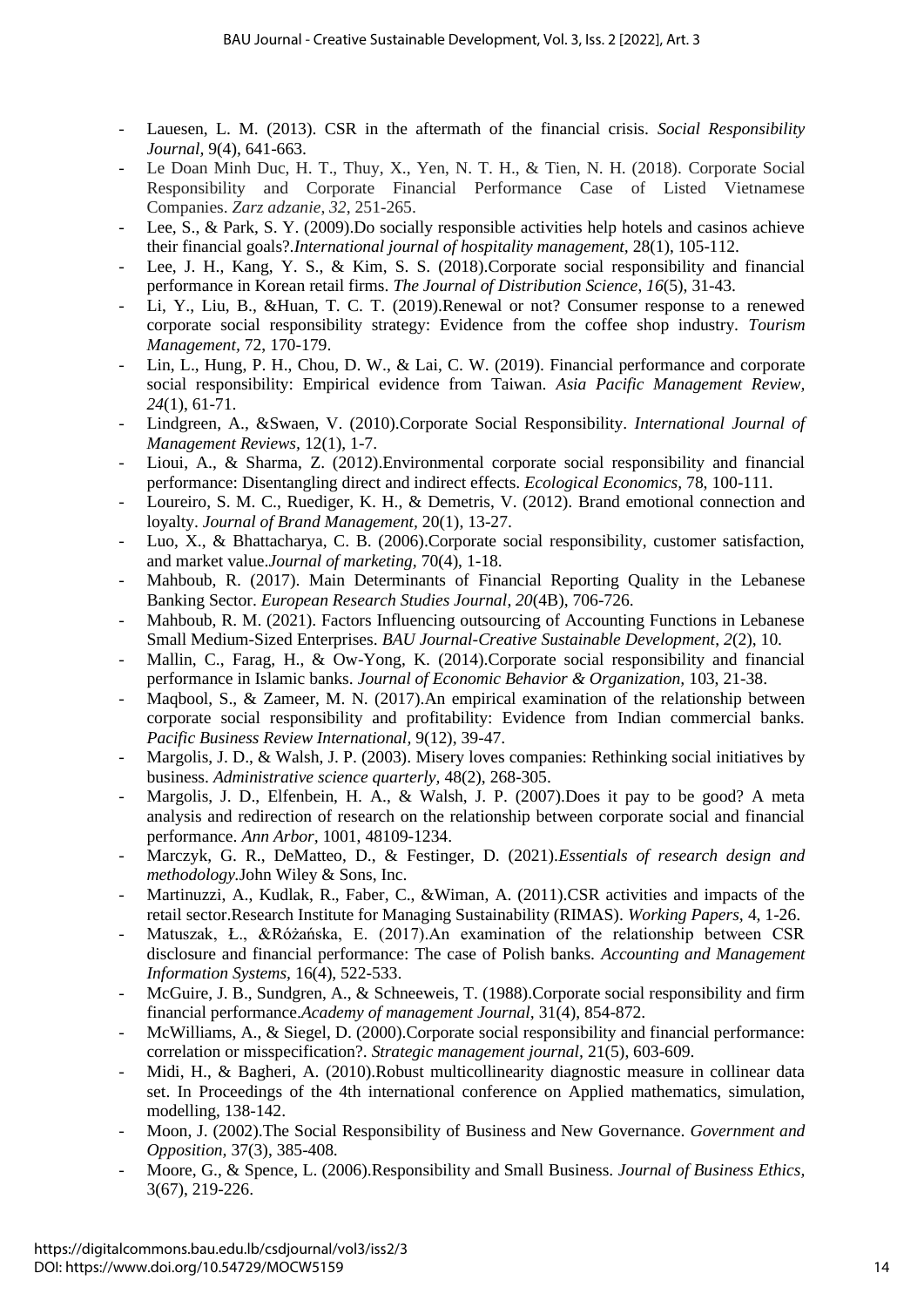- Moneva, J. M., Bonilla-Priego, M. J., &Ortas, E. (2020*).*Corporate social responsibility and organisational performance in the tourism sector. *Journal of Sustainable Tourism*, *28*(6), 853- 872.
- Moneva, J. M., & Cuellar, B. (2009). The value relevance of financial and non-financial environmental reporting.*Environmental and Resource Economics,* 44(3), 441-456.
- Moura-Leite, R., &Padgett, R. (2014). The effect of corporate social actions on organizational reputation. *Management Research Review*, 37(2), 167-185.
- Murphy, C. J. (2002). *The profitable correlation between environmental and financial performance: a review of the research. Light Green Advisors,* 1-18.
- Nakao, Y., Nakano, M., Amano, A., Kokubu, K., Matsumura, K., & Gemba, K. (2007). Corporate environmental and financial performances and the effects of information-based instruments of environmental policy in Japan. *International Journal of Environment and Sustainable Development,* 6(1), 95-112.
- Nelling, E., & Webb, E. (2009). Corporate social responsibility and financial performance: the "virtuous circle" revisited. *Review of Quantitative finance and accounting,* 32(2), 197-209.
- NGUYEN, C., & NGUYEN, L. (2021). The relationship between corporate social responsibility and financial performance: Empirical Evidence from Vietnam. *The Journal of Asian Finance, Economics and Business, 8*(8), 75-83.
- Nollet, J., Filis, G., & Mitrokostas, E. (2016).Corporate social responsibility and financial performance: A non-linear and disaggregated approach. *Economic Modelling,* 52, 400-407.
- Nyame-Asiamah, F., & Ghulam, S. (2019).The relationship between CSR activity and sales growth in the UK retailing sector. *Social Responsibility Journal*, *16*(3), 387-401.
- Oba, V. C., Fodio, M. I., & Soje, B. (2012).The Value Relevance of Environmental Responsibility Information Disclosure in Nigeria.*Acta Universitatis Danubius. OEconomica*, 8 (6), 99-112.
- Okafor, A., Adeleye, B. N., & Adusei, M. (2021).Corporate social responsibility and financial performance: Evidence from US tech firms.*Journal of Cleaner Production,* 292, 126078.
- Omidi, F., & Shafiee, M. M. (2018).The impact of corporate social responsibility on social performance, financial performance and customer reactions in the food industry. *International Journal of Business Innovation and Research,* 17(2), 249-265.
- Orlitzky, M., Schmidt, F. L., & Rynes, S. L. (2003).Corporate social and financial performance: A meta-analysis. *Organization studies,* 24(3), 403-441.
- Pervan, M., & Višić, J. (2012).Influence of firm size on its business success. *Croatian Operational Research Review*, 3(1), 213-223.
- Preston, L. E., & O'bannon, D. P. (1997).The corporate social-financial performance relationship: A typology and analysis. *Business & Society,* 36(4), 419-429.
- Plumlee, M., Brown, D., Hayes, R. M., & Marshall, R. S. (2015).Voluntary environmental disclosure quality and firm value: Further evidence. *Journal of accounting and public policy,* 34(4), 336-361.
- Quresh, T. M., Akbar, A., Khan, M. A., Sheikh, R. A., & Hijazi, S. T. (2010).Do human resource management practices have an impact on financial performance of banks?.*African journal of business management,* 4(7), 1281-1288.
- RahmawatiM.Si., &Dianita, P. S. (2011).Analysis of the Effect of Corporate Social Responsibility on Financial Performance with Earnings Management as a Moderating Variable.*Journal of Modern Accounting and Auditing,* 7(10), 1034-1045.
- Ramzan, M., Amin, M., & Abbas, M. (2021). How does corporate social responsibility affect financial performance, financial stability, and financial inclusion in the banking sector? Evidence from Pakistan.*Research in International Business and Finance,* 55, 101314.
- Rhou, Y., Singal, M., & Koh, Y. (2016).CSR and financial performance: The role of CSR awareness in the restaurant industry. *International Journal of Hospitality Management,* 57, 30- 39.
- Saeidi, S. P., Sofian, S., Saeidi, P., Saeidi, S. P., & Saaeidi, S. A. (2015). How does corporate social responsibility contribute to firm financial performance? The mediating role of competitive advantage, reputation, and customer satisfaction. *Journal of business research,* 68(2), 341-350.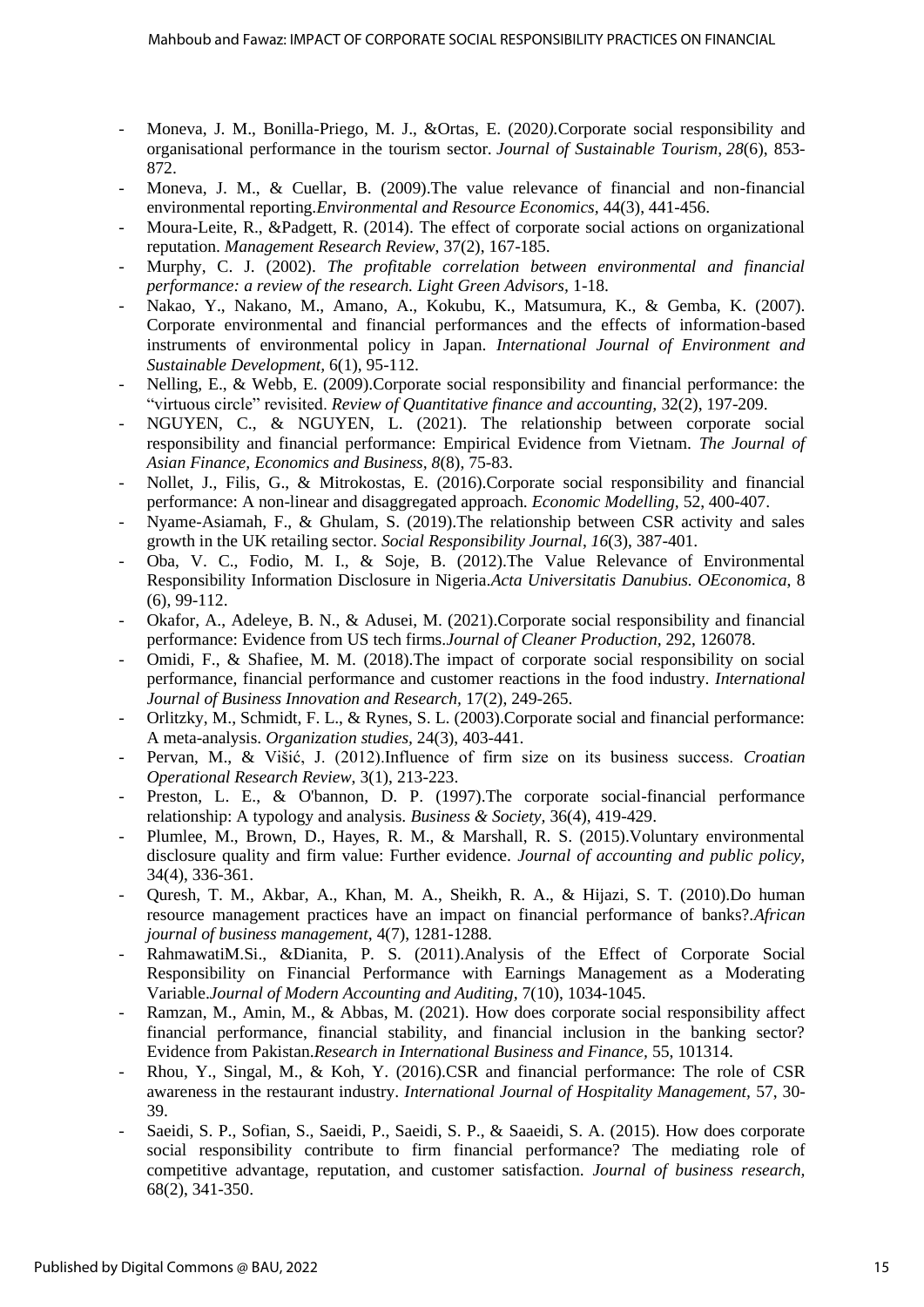- Saleh, M., Zulkifli, N., & Muhamad, R. (2011).Looking for evidence of the relationship between corporate social responsibility and corporate financial performance in an emerging market.*Asia-Pacific Journal of Business Administration,* 3(2), 165.
- Sarwar, A., Zahid I., & Ikram H. (2012).Corporate Social Responsibility and Financial Performance linkage evidence from the Banking Sector of Bangladesh. *Journal of Organizational Management,* 1(1), 14-21.
- Scholtens, B. (2009). Corporate social responsibility in the international banking industry.*Journal of Business Ethics,* 86(2), 159-175.
- Scholtens, B., & Dam, L. (2007).Banking on the equator. Are banks that adopted the equator principles different from non-adopters?. *World Development,* 35(8), 1307-1328.
- Seifert, B., Morris, S. A., & Bartkus, B. R. (2004). Having, giving, and getting: Slack resources, corporate philanthropy, and firm financial performance.*Business & society,* 43(2), 135-161.
- Sen, S., Bhattacharya, C. B., & Korschun, D. (2006). The role of corporate social responsibility in strengthening multiple stakeholder relationships: A field experiment.*Journal of the Academy of Marketing science,* 34(2), 158-166.
- Servaes, H., & Tamayo, A. (2013*).*The impact of corporate social responsibility on firm value: The role of customer awareness. *Management Science,* 59(5), 1045-1061.
- Shen, C. H., Wu, M. W., Chen, T. H., & Fang, H. (2016). To engage or not to engage in corporate social responsibility: Empirical evidence from global banking sector. *Economic Modelling,* 55, 207-225.
- Simpson, W. G., & Kohers, T. (2002). The link between corporate social and financial performance: Evidence from the banking industry.*Journal of business ethics,* 35(2), 97-109.
- Simionescu, L. N., & Dumitrescu, D. (2018). Empirical study towards corporate social responsibility practices and company financial performance. Evidence for companies listed on the Bucharest stock exchange. *Sustainability, 10*(9), 3141.
- Singal, M. (2014).Corporate social responsibility in the hospitality and tourism industry: do family control and financial condition matter?. *International Journal of Hospitality Management,* 36, 81-89.
- Sinthupundaja, J., Chiadamrong, N., Kohda, Y., & Thajchayapong, S. (2020). Influence of intra and inter-organisational relationships on CSR and their impact on a hospital's financial performance. *International Journal of Business Governance and Ethics,* 14(1), 78-95.
- Siueia, T. T., Wang, J., & Deladem, T. G. (2019).Corporate Social Responsibility and financial performance: A comparative study in the Sub-Saharan Africa banking sector. *Journal of Cleaner Production,* 226, 658-668.
- Soana, M. G. (2011). The relationship between corporate social performance and corporate financial performance in the banking sector.*Journal of business ethics,* 104(1), 133-148.
- Su, R., Liu, C., & Teng, W. (2020).The heterogeneous effects of CSR dimensions on financial performance–a new approach for CSR measurement.*Journal of Business Economics and Management,* 21(4), 987-1009.
- Sweeney, L. (2009) A Study of Current Practice of Corporate Social Responsibility (CSR) and an Examination of the Relationship Between CSR and Financial Performance Using Structural Equation Modelling (SEM).*Doctoral Thesis.Dublin, Dublin Institute of Technology.*doi:10.21427/D79C7F
- Szegedi, K., Khan, Y., & Lentner, C. (2020).Corporate Social Responsibility and Financial Performance: Evidence from Pakistani Listed Banks. *Sustainability*, 12(10), 1-19.
- Taskin, D. (2015). The relationship between CSR and banks' financial performance: Evidence from Turkey. *Journal of Yaşar University,* 10(39), 21-30.
- Tawfik, O. I., Kamar, S. H., &Bilal, Z. O. (2021).The Effect of Sustainable Dimensions on the Financial Performance of Commercial Banks: A Comparative Study in Emerging Markets. *The Journal of Asian Finance, Economics and Business*, *8*(3), 1121-1133.
- Theodoulidis, B., Diaz, D., Crotto, F., &Rancati, E. (2017). Exploring corporate social responsibility and financial performance through stakeholder theory in the tourism industries.*Tourism Management,* 62, 173-188.
- Torugsa, N. A., O'Donohue, W., & Hecker, R. (2012). Capabilities, proactive CSR and financial performance in SMEs: Empirical evidence from an Australian manufacturing industry sector. *Journal of business ethics*, *109*(4), 483-500.